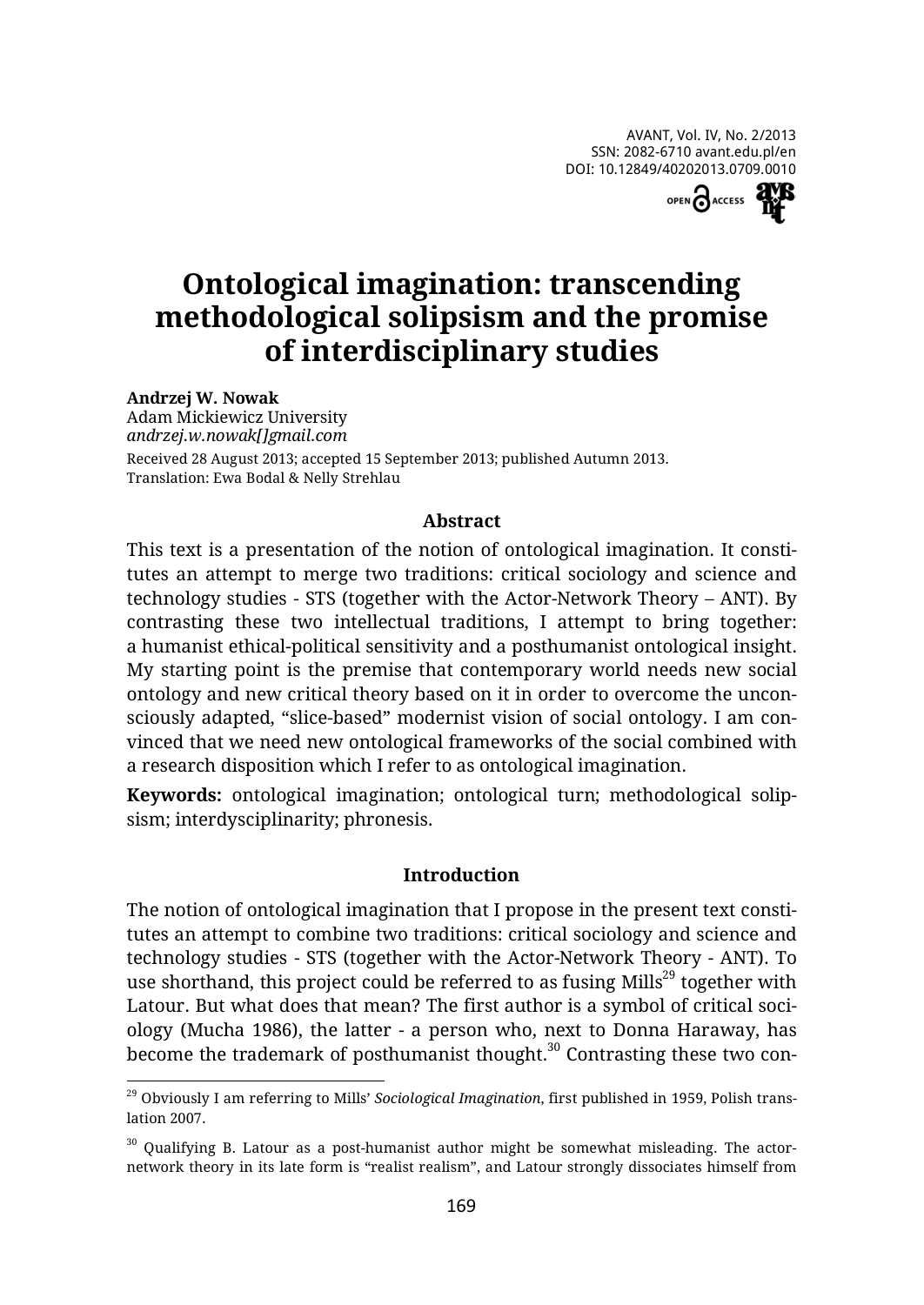stitutes an attempt to bring together fire and water: humanist ethical-political sensitivity and posthumanist ontological insight. Why do we need such a synthesis? My starting assumption is that one of the problems plaguing the contemporary humanities and social sciences is their isolation from social problems (Flyvbjerg 2001: 166). This is why we need a renewal of the potential of critical thought (sociology and public philosophy). One of the reasons why social sciences cannot adequately participate in debates regarding the concerns and problems of our communities is the social ontology they share. It is the unconsciously adapted, modernist, "slice-based" vision of social ontology (in the broader sense of the term), within which social subsystem can be separated, as can, among others, culture, politics, economics, science and religion subsystems $^{31}$ . Today we know that these fictively-traced boundaries of modernity cannot be upheld (cf. Beck 1992, Feenberg 2010: 181). The ozone hole, anti-vaccination movements, energy security, terrorism and religious revival do not fit simple modernist frames (cf. Latour 2011). One can easily notice that all these phenomena are connected and how much we miss by analysing them separately. I am convinced that we need new ontological frameworks of that what is social and a research disposition which I refer to as ontological imagination.

What is the origin of this notion? One should start from a diagnosis: I am convinced that critical thought is in the state of a profound crisis, partly because in the course of its evolution it parted with ontological thinking. This is related to the excessive attachment to epistemological analyses, partly arising from Kantian and neo-Kantian heritage, as well as from postmodern critique. An additional problem is posed by the "toothlessness" of critical sociology in disputes regarding social-scientific problems and controversies. Habermas may serve as a hallmark example, as an author of an extensive theory of modernity and modernisation who did not analyse issues of technology at any point (Feenberg 2010: 129-156). This is also connected to neo-Luddite tendencies that have accrued since the countercultural revolution of 1968 (Nowak 2013b). A partial deliverance can be found in science and technology studies and the actor-network theory, which have brought about inspiring solutions regarding ontology. They have also made it possible to transcend the theory-centrism in approaches to science and technology, thanks to "lowering the tone" (Shapin 2010:1-14) of stories about science and technology, which was in turn due to the ethnographic research into technoscience and its real, practical functioning. There is hope that such research will gradually decrease the alienation felt by social scientists that results from the rapid development of technosci-

<sup>1</sup> postmodernism. Locating him within posthumanism might be unfortunate, as many authors within this trend are quite strongly dependent on the postmodern legacy.

 $31$  Cognitive scientists and system thinkers usually add one more "slice": the personality subsystem.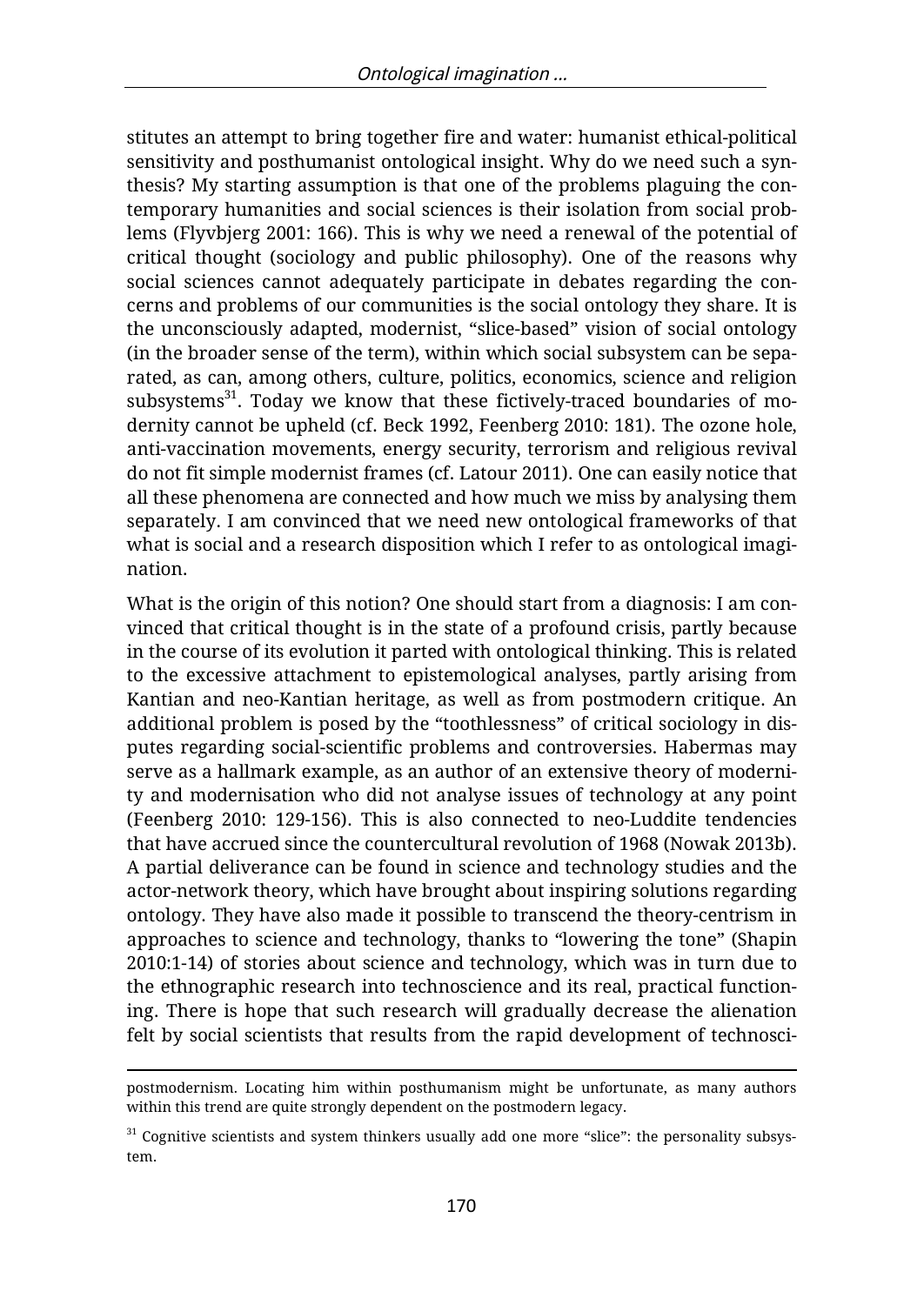ence. There is also hope that it will translate into the increase in reflexivity among larger numbers of the participants of the public sphere and decrease alienation and future shock in contemporary societies. However, in order for that to be possible, a certain revision of this research is needed as well. This is because somewhere in the course of their existence, STS and ANT have lost the possibility of constructing a full-bodied critical instance as part of their framework, which necessitates their supplementation. This especially pertains to the actor-network theory, which can be accused of conformism and a tendency to "favour the winners" (Feenberg 2010: 144). Feenberg suggests that the critical potential related to considering the legacy of critical theory (Marcuse) and traditional philosophical approaches (Heidegger) should be renewed. He creates an interesting synthesis of critical theory, philosophy of technology and science and technology studies. However, I believe that it is worth following a different, alternative path, one that does not coincide with the philosophical canon. I am convinced that the "entrance fee" required while reading Heidegger and Marcuse is too high. Those socialised within philosophy are able to pay it with benefit; however, I am convinced that for those without education in philosophy the cost is too high and it is not offset by the achieved results. This is why I suggest a different road. The notion of ontological imagination becomes inscribed in the quests undertaken within the critical theory of technology (Feenberg 2002); yet, in contrast to the latter, a stronger accent is put on STS and ANT, and not on philosophy and critical theory.

My proposal takes on the following form: firstly, C. W. Mills and his notion of sociological imagination constitute an interesting way of "politicising" knowledge, i.e. sensitising us to duties and axiological entanglements inherent in conducting research, and the achievements of STS and ANT - the so-called ontological turn (Heur, Leydesedorff & Wyatt 2013: 341-362) - make it possible to track the "circulation" of our actions and the consequences they have for the community.

The notion of ontological imagination is conceived as multi-faceted, and if one follows Mills and draws and analogy to sociological imagination, at least three main aspects thereof can be listed: methodological, sociological-historical, and moral-political. Let us characterise each of them. The methodological aspect of ontological imagination is, above all, the abandonment of the ideal of science as theory and letting go of the illusions related to humanistic fundamentalism (Abriszewski 2010: 143-157). Using ontological imagination requires noticing the complex network of actors that construct our collective, in accordance with the principle of symmetry, raised by Bruno Latour (Latour 2011). The second aspect consists in the response to the challenge posed by the so-called reflexive modernity and to the fears evoked by technoscience (Nowak 2012). It is the hope that disseminating such sensitivity and cognitive disposition will help to empower groups and individuals in the world of technoscience. Evi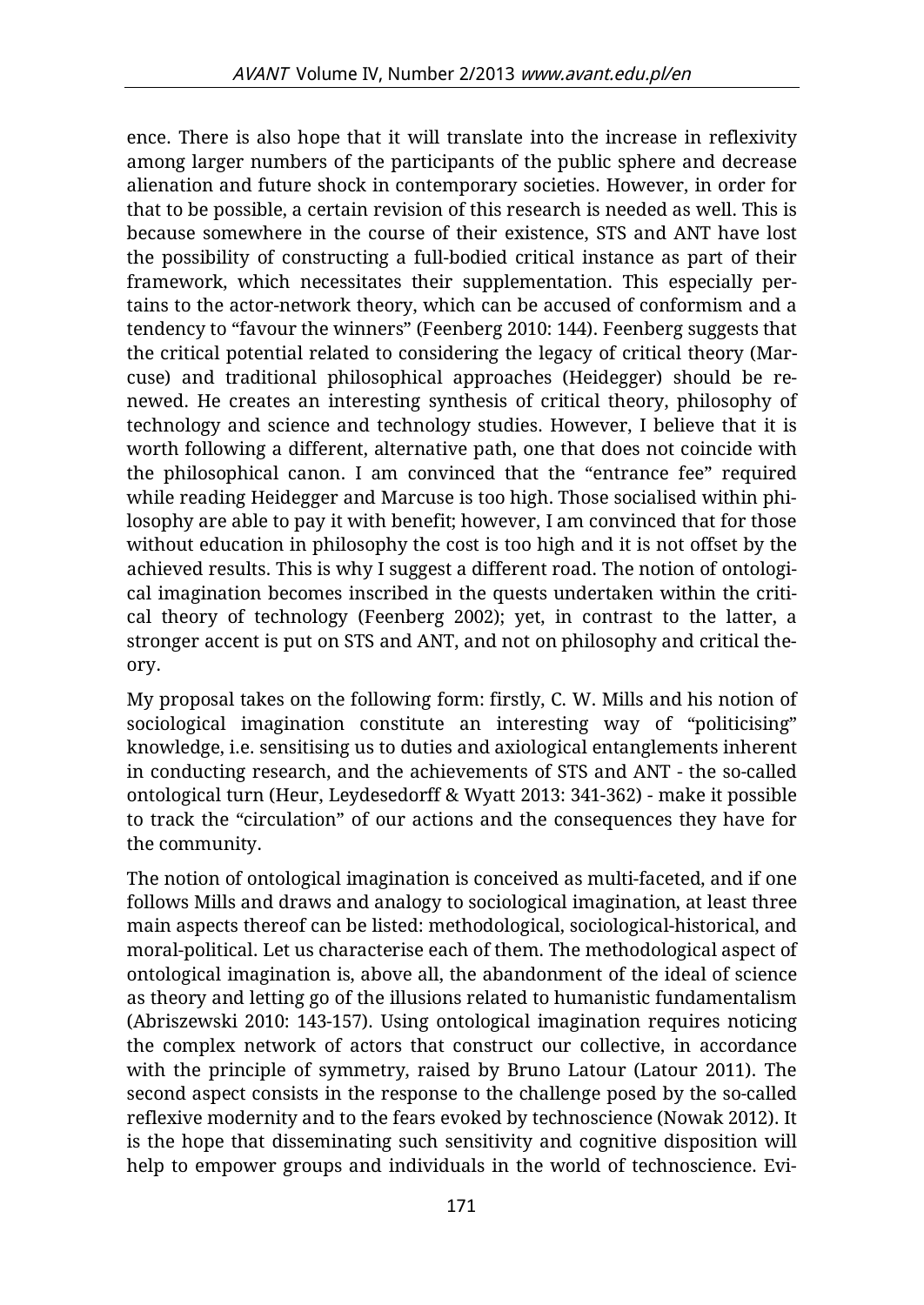dence-based patients' movements constitute my main inspiration in this respect (Rabeharisoa, Moreira & Akrich 2013).

Finally, the third aspect are the moral-political obligations; it is not enough to recognise the rhizomatic nature of reality, one should suggest how to move within its entangled nodes and how to reshape its strands. Ontological imagination is the awareness of the fact that we have obligations both cognitive and axiological. They cannot be separated from each other.

This task I have set before ontological imagination is somewhat tremendous; not only must we reconcile with the collapse of modernist "ontological hygiene" (Bakke 2010: 17), but also we should practice transgressing formerly drawn lines and divisions. Here, however, a more difficult moment occurs: the work of the imagination has two aspects: sociological (holistic), and constructive (Wesołowski 1975). Simply subverting former disciplinary divisions is only the first part of the task. It is radical, courageous work of the imagination, which consists in working through the limitations resulting from historical and institutional conditions, institutional inertia, i.e. what I refer to as methodological solipsism. In order to complete the picture it is essential to include the second aspect of the work of the imagination - the constructive one. It is more difficult, requires taking risks, designating perspectives and assuming responsibility. The former has a more ontological character, the latter - a stronger political component. The work of the sociological-holistic imagination answers Latour's question "how many are we?" whereas political-constructive imagination answers the question of "can we live together?" (Latour 2004: 8). The first of these questions parallels traditional academic (research) work, it is the painstaking work of reproducing the shape of our collectivity, transforming it into words, notions, inscriptions. The second aspect of the imagination consists in fufilling the promise and calling forth the engaged intellectual. It is a risky undertaking, demanding that Lenin's gesture be repeated - Lenin's gesture so well described in Stefan Żeromski's 1925 novel *The Spring to Come* (original title *Przedwiośnie*):

*Do you have the boldness of Lenin to begin something never seen before, to demolish the old and institute the new? You only know how to abuse, to defame, to gossip. Do you have within you the dogged fortitude of those people—the steadfast virtus that may be mistaken in its calculations, but which is beyond a doubt a great attempt to improve humanity?* (Żeromski [1925] 2007: 399).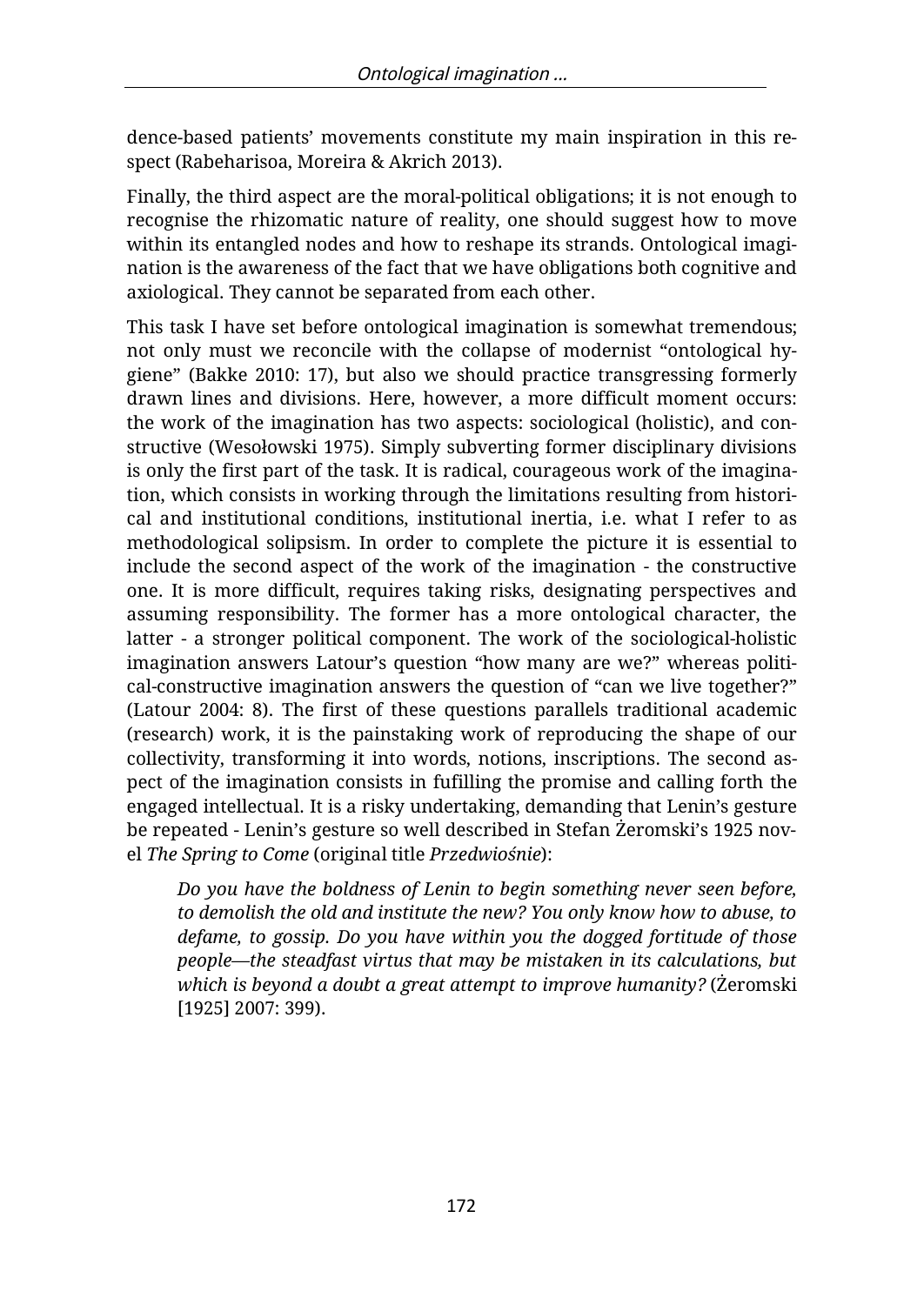On a more practical level, it is also an attempt to reconcile two "Greek"  $32$  inventions: democracy and science, an attempt to reconcile the Reason, Might and Representation of the Plurality (Latour 1999). Such an attempt is a partial repetition of the gesture made by Laclau and Mouffe (Bobako 2010: 79-82), who wanted to rescue political-emancipatory content of the Enlightenment, and, simultaneously, to transcend its epistemological limitations. In the case of ontological imagination, such an attempt is realised as the will to rescue modernist, emancipatory political hope and the rejection of the Modernist Constitution (Latour 2011). I am convinced that the solution proposed by Bruno Latour (Latour 2009) is insufficient. Abandoning modernist illusions is an important procedure on the ontological level. Showing the complexity of ontological conditions and sensitising to the multiplicity of perspectives which should be applied to the analysis of phenomena, in turn, constitute the "academic" moment. Contrary to Latour, I believe there is no easy transition from ontological analysis ("how many are we") to a political-ethical articulation ("can we live together"). I agree with the aforementioned Andrew Feenberg and with Steve Fuller that actor-network theory may be harmful to the "cause" and "promise" of the social sciences, as it does not provide sufficient tools for affecting political engagement (Fuller 2006: 52). As radicalisation of ethnology, ANT provides us good, dense descriptions of reality. Such a "flat ontology" is sufficient when we want to conduct ontological analyses, "following the actors". However, such analyses are only a part of what constitutes activity in the field of social sciences (and its cultural functions). The Millsian stipulation of "sociological imagination", the promise of social sciences is not merely research activity - in his opinion it must be supplemented by activity of the so-called intellectuals, that is by aware participation in arguments, conflicts, concerns and cares of our collective. Latour is aware of this role of social science, however, he does not seem aware of the ambiguous character of ANT here. Staying in the ANT framework poses the danger of being stuck in the "karmic world-view" (Fuller 2006: 146). Karmic world-view, which according to Fuller is characteristic of the neoliberal capitalist culture, as well as socalled Darwinian left (Dawkins, Singer) constitutes the return to perceiving the world as a place where there is no interplay between free will and deterministic laws.

Let us embark on a preliminary definition of the notion we are interested in here: by ontological imagination I understand a certain ability, skill, research predisposition. This means on the one hand the ability to recognise the conditions of one's own situatedness and on the other - movement, allowing for it to be transcended. Ontological imagination, to synthesise this as far as possible, is both a radical multiplication of frames of reference which can be used in

 $\ddot{\phantom{a}}$  $32$  It obviously should be kept in mind that the portrayal of Ancient Greece was to a large degree fabricated in the 19th century (Bernal 1987).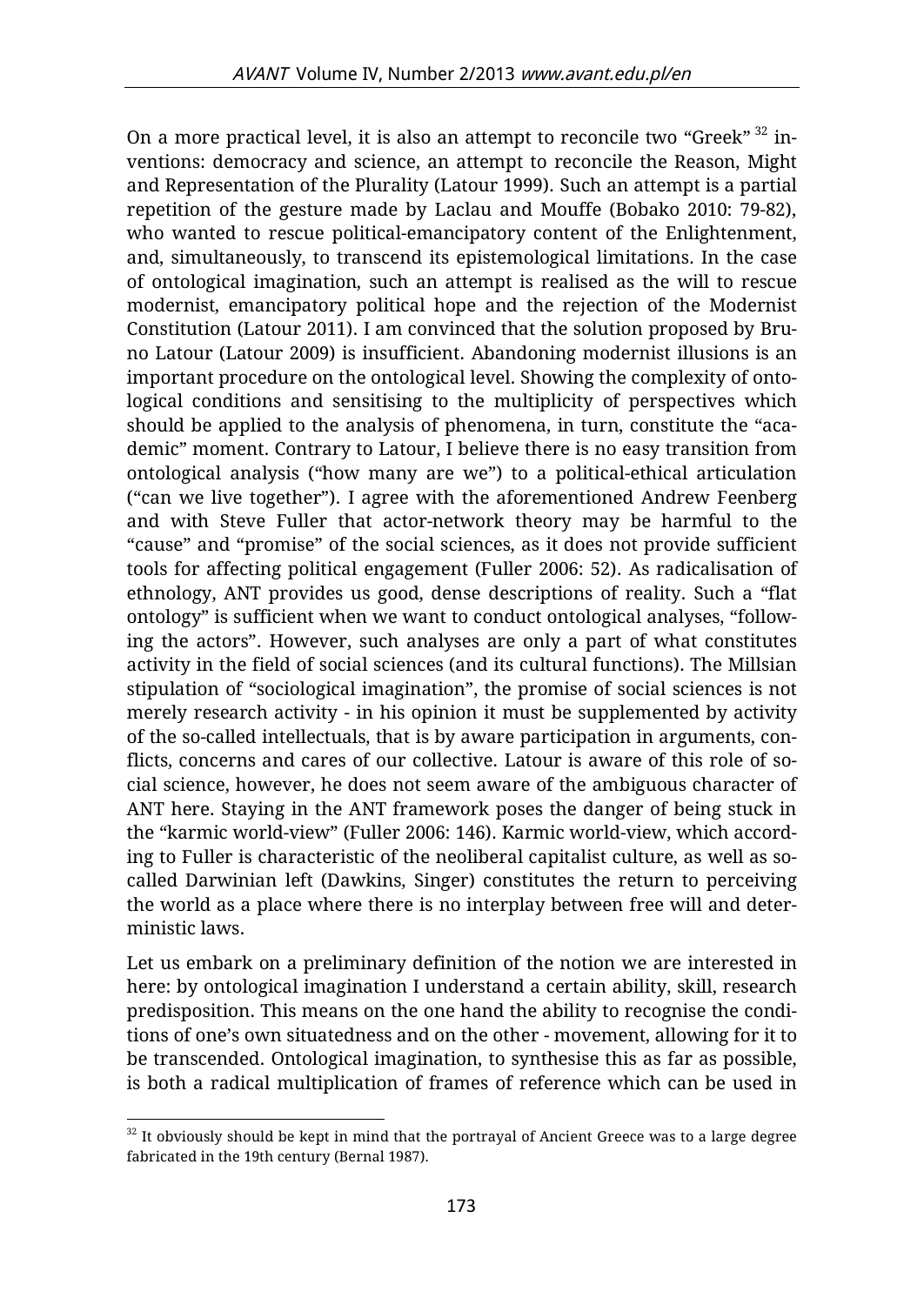a given study (Latour 2010: 99), and the ability to choose the appropriate frame at any given place and time. The first disposition requires interdisciplinary training. One needs socialisation in many regimes of intellectual work, multiple research teams<sup>33</sup> and only this can give one the ability to use many frames of reference, necessary in the process of "opening social sciences" and creating one broad space for social research (cf. Wallerstein & Flis 1999). The question when and where to use a given frame is more difficult. It sends us back to the issue of prudence, practical wisdom - phronesis. The sense of the right moment, using the right frame means also the necessity of maintaining the game with multiple frames of reference, and it requires the use of violence (Zybertowicz 1995: 367). Following the ontological turn (Heur, Leydesedorff & Wyatt 2013: 341-362), unlike Zybertowicz, however, I would associate the category of violence with ontology (rather than cognition), which is related to the evolution of constructivism itself. However, I agree with Zybertowicz that it is precisely the establishing of new cultural fields (and the destruction of old ones), founding (and demolishing) of social structures that constitutes a crucial task of philosophy and social sciences. In my opinion such a task requires from the researcher both ontological analysis and for ontological imagination to be ethical action as well. The violence related to the choice of frame of reference in a given place and time is unambiguously associated with responsibility for said choice. This moment is the return to the modernist promise of our studies, which consists not only in studying but also participating in social change (or even commencing thereof). $34$  For example, the analysis of the antivaccination movement is fascinating; ANT helps us to understand the complexity of this phenomenon. However, we are also participants of our collective, and sometimes we happen to need to speak as experts, which forces us to take a stand. On the one hand, we may sympathise with the movements of fearful, alienated patients. Criticising and revealing the abuses of the technocratic science, cooperating with the power of capital and the bio-liberal power of the state is a worthy endeavour. On the other hand, however, one cannot fail to notice that the critique of the state and the science it is related to (evidence-based medicine) today leads to hastening their decomposition. Will we help to empower patients by allying with the anti-vaccination activists,

 $\overline{a}$  $33$ It is worth to refer here to an anecdote regarding various regimes of work. The author of the present article had the indubitable pleasure of participating in seminars conducted by the late Professor Kozyr-Kowalski, which consisted in very piercing discussions and work on selected classical readings in sociology. For instance, Durkheim's *The Division of Labour in Society* was analysed throughout the entire semestre during weekly meetings. On average, a given student would prepare ca. 10 pages of text for presentation during a meeting. When it was my turn, I prepared 20 pages. The professor reprimanded me; he said that they had to forgive me such hastiness, as *Mr. Andrzej is a philosophy student*.

 $34$  Paradoxically, in risk society and within the broad spectrum of controversy related to the functioning of technoscience, changing society may consist in slowing down the changes caused by innovation.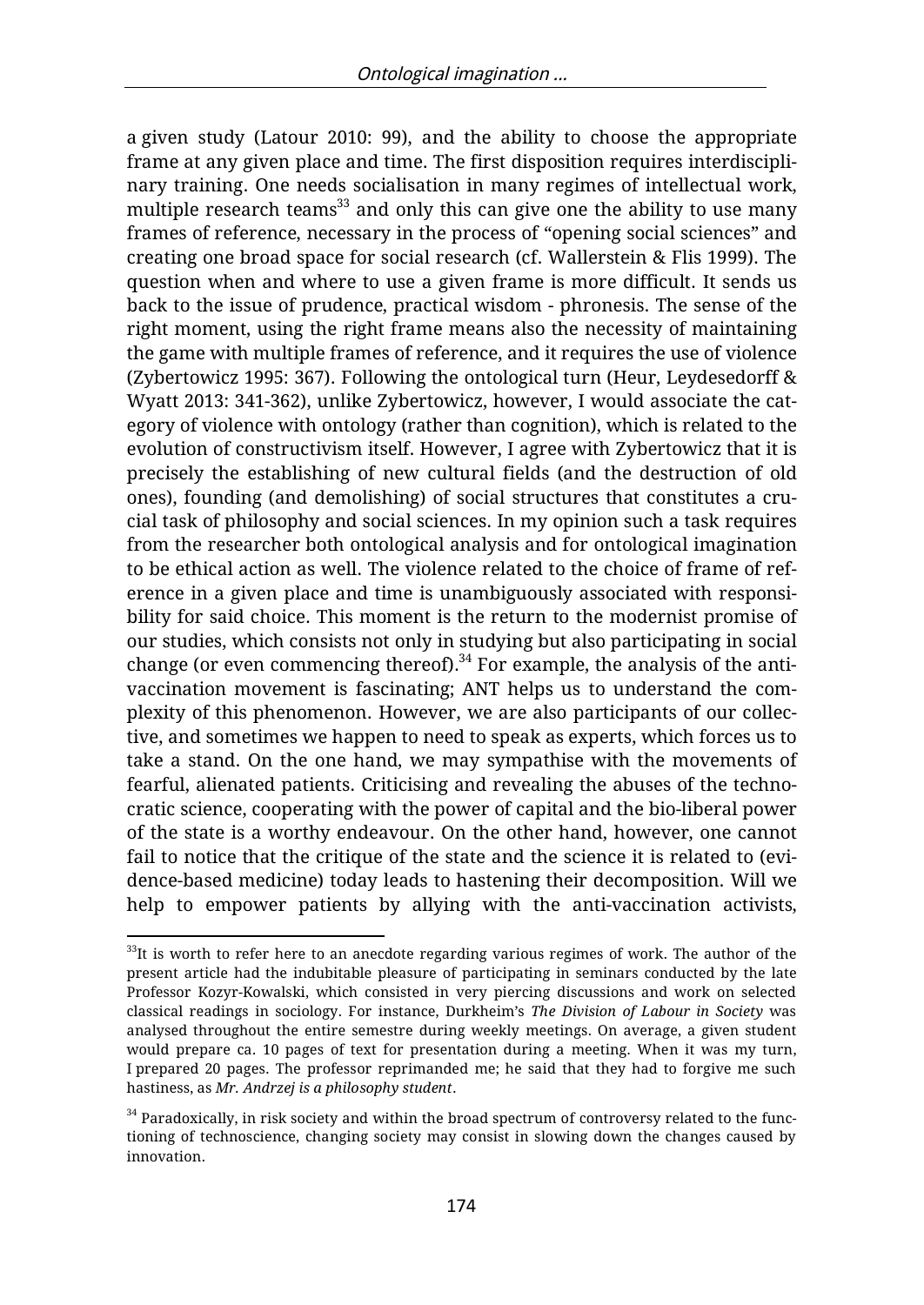or conversely, will we place them at the mercy of disease and the capital. Such a decision cannot be merely academic, it requires prudent decisions made in "real time", in the here and now of the social life (Nowak 2012).

The use of the category of prudence (phronesis) is not accidental. By introducing the notion of ontological imagination I consciously want to subscribe to the movement referred to by its initiator as phronetic social sciences (Flyvbjerg 2001). Terry Eagleton noticed that "[f]or Aristotle [...] ethics and politics are intimately related. Ethics is about excelling at being human, and nobody can do this in isolation" (Eagleton 2003: 142). He also remarks that Marx was a moralist, "the Aristotle of the modern age" (144). It seems that Mills and his notion of "sociological imagination" were a direct continuation of this Aristotelian-Marxist heritage. Introducing the category of prudence (phronesis) not only binds various positions but also makes it possible to transcend the impasse social sciences have found themselves in after the "science wars" (Flyvvbjerg 2001: 1-5). It is all the more needed since the development of the technoscience (Bińczyk 2012, Beck 1992) has resulted in making their traditional concepts, focusing on the notion of society and human nature, insufficient. Today we need a research platform that will combine the moral sensitivity of Aristotle and Marx, as well as rise to the ontological challenge posed by posthumanism.<sup>35</sup> Eagleton claimed that "To Aristotle 'Virtue' [...] means something like the technique or know-how of being human" (Eagleton 2004: 125). Through the notion of ontological imagination (supplemented with the use of the modernised concept of phronesis) I aim to ask about this know-how of being human (and a researcher) in our technoscientific community.

It is worth asking who will be teaching this know-how. The reference to STS and ANT suggests that the first, ontological part of the work may be done by researchers from these disciplines. Radicalised ethnography of the laboratory, social studies of science and technology provide us with good tools. We can learn how to "juggle" the frames of reference from STS and ANT. A more difficult question concerns who should teach us which frame to choose. The reference to the category of prudence, practical wisdom (phronesis) suggests that philosophers may teach it, that it may become, perhaps, one of the cultural functions of philosophy (Abriszewski 2010: 107-142). However, are philosophers capable of rising to this challenge?

 $\ddot{\phantom{a}}$  $35$  This applies to cognitive science as well, especially to research into extended and embodied cognition.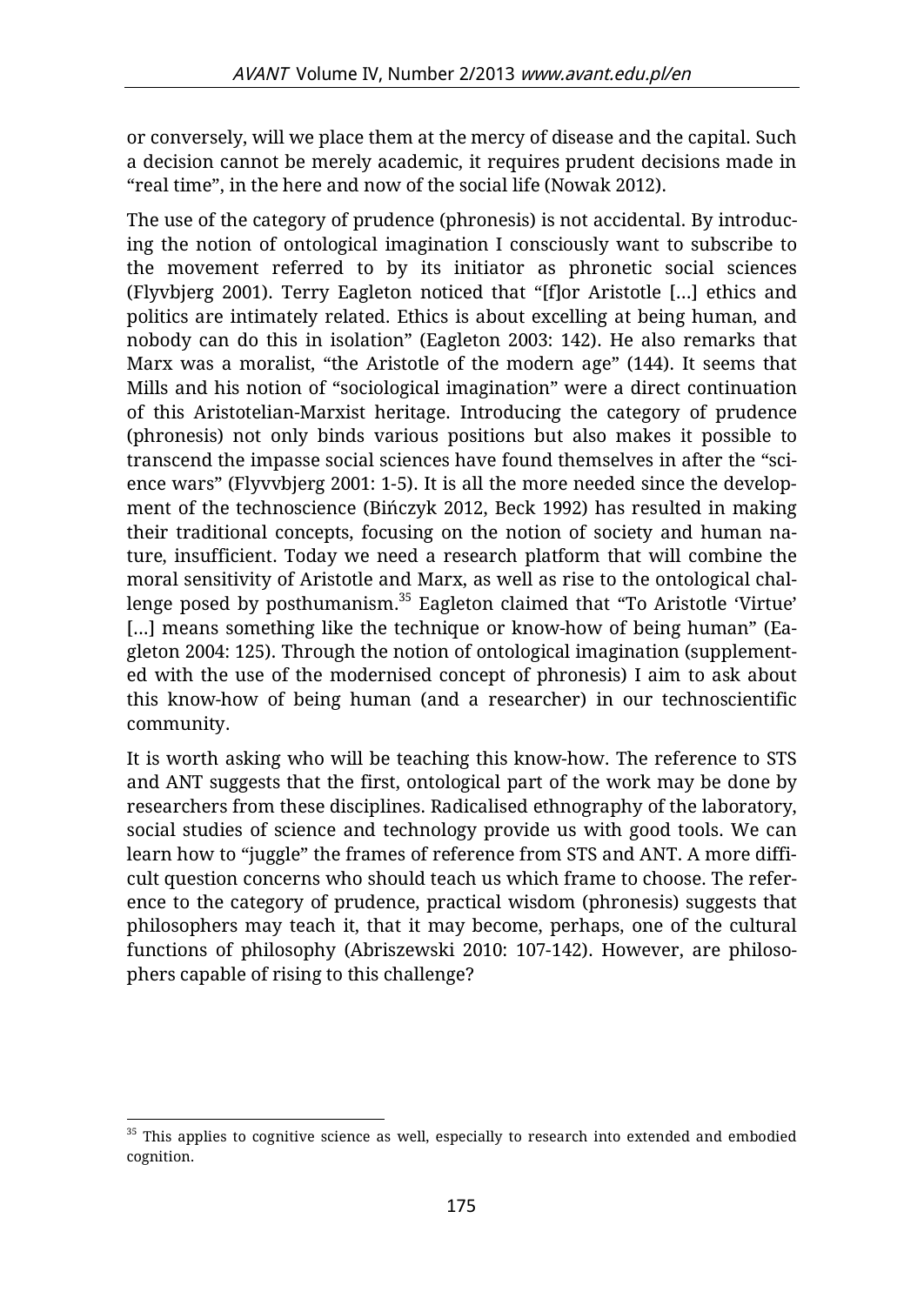# **Settling the score with methodological solipsism**<sup>36</sup>

The notion of ontological imagination came to being as an antidote to the consequences arising from our historical-social entanglement in the structures of knowledge. Approaching the matter analytically, agreeing with Wallerstein, I suggest that we differentiate between disciplines, that is certain forms of creating regimes of rightness, methods of disciplining the intellect, institutions, that is certain organisational frameworks, and cultures, that is certain interpretative communities shared by scholars (Wallerstein 2004: 262-297). Every one of us must make their own research fit into certain existing institutions, everyone is subject to disciplining factors and a participant of research collectives (Fleck 2006), sharing certain thinking styles, that is Wallersteinian research cultures. Each of those areas has its own historical determinants, its genealogy, layers that can only be revealed through painstaking archaeological work. Each of those areas is subject to processes of self-organisation; the necessity of survival requires mechanisms of self-creation and self-regulation. This results from certain more general system properties that all living organisms (cf. Maturana & Varela 1980) as well as complex social systems (cf. Luhmann 2007) are subject to. These processes have their own political and power-related convections: each of them has its own stakes and power plays (cf. Bourdieu 2006). We are beholden to institutional and organisational pressures, we must fit our research into the corseting of specific disciplines, we must finally belong to specific cultures of researchers. The analysis of one's own determinants, which traditionally belonged to sociology of knowledge, following the ontological turn becomes the general theory of society (cf. Sojak 2004). We can confidently say that sociology of knowledge necessarily becomes ontology. I propose that methodological solipsism can be understood as an aversion to considering one's own situatedness. It is, in my opinion, caused by an excessive attachment to analyses on the epistemological level. After the time of postmodernism's dominance we inherit its aversion to undertaking ontological analyses. The flight to epistemology causes us to focus on the results of knowledge-production activities (Abriszewski 2010: 51-63). This is how we lose the possibility of tracking the entire knowledge-producing network. An analysis on the level of epistemology makes it impossible to see our own situatedness. We only see, like the modernists, half of reality (cf. Latour 2010). This has serious political consequences; analysis focused on the epistemological level ("epistemology police"), abstracted from its own determinants, has a

<sup>1</sup>  $36$  I do not want to enter into detailed argument with the position of "methodological solipsism" by Jerry Fodor (Fodor 1980). To be blunt, I believe his position to be an example of a particularly harmful approach and destructive to the possibility of interdisciplinary research. I would, however, like to note that it is impossible to break down the difference between our positions to that between internalism and externalism, for the simple reason that I do not consider that distinction to be cognitively valuable.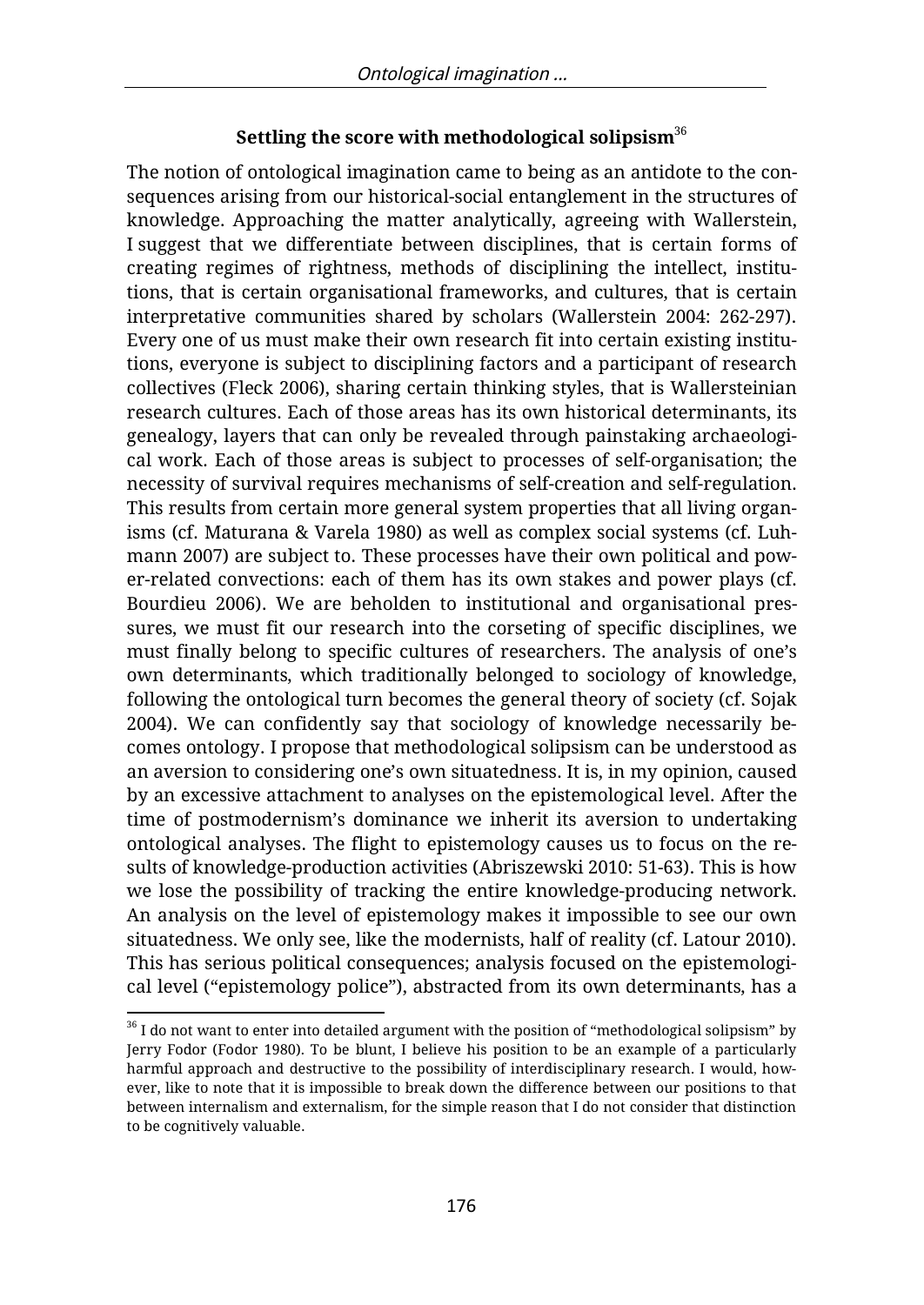tendency to change casual determinants into necessity. An example of such a tendency is bioliberalism (Fuller 2006), one of the key dangers posed to social sciences according to Fuller. This term denotes a certain form of ideology resulting from the combination of neoliberal "distrust" in society and the promoting of individualist explanations for human nature (often biologist, or quasi-biologist). Bioliberalism $37$  constitutes the denial (analogous to the psychoanalytic mechanism) of one's own situatedness. The consequences of bioliberalism include the downfall of social sciences, the downfall of social practices referring to the level of what is social. Fuller demonstrates that the project of social sciences modelled after sociology is inextricably linked with a political cause. By referring back to Durkheimian tradition, he shows that the common prefix in "sociology" and "socialism" is by no means a coincidence. The cause behind social sciences was, at the outset, strictly connected to their transformative function in relation to societies in and for which they were practiced. The key question here is "how to fulfil the promise of social science" (Wallerstein 2004: 262-297), while simultaneously retaining the tools developed by STS and ANT. Feenberg also points to the necessity for developing critical social sciences, which would constitute a political economy, that is a critique of marketisation, a critique of bureaucracy and social systems and a political ecology, that is a critique of technoscience (Feenberg 2010: 159). Only a combination of these three main aspects of modernity will make it possible to develop a project and a theory of modernisation. It will be all the more difficult as we know today that there is no progress, including technological progress, that would not be upheld by transcendental frameworks of the historiosophy of modernity. A challenge for today is to practice critical, emancipatory social sciences while knowing that future is a mystery and there is no external notion of progress placed somewhere among the laws of history.

As I have pointed out above, I am treating ontological imagination as an attempt at reconcile the cognitive function of science with the attitude of political engagement typical of intellectuals (Fuller 2009). A reciprocal reflection over our situatedness or being entangled in structures of knowledge should be the first step that begins intellectual work. Why? I start from a similar assumption as Immanuel Wallerstein; I am convinced that, above all, we should "unthink" inherited structures of knowledge (Wallerstein 1991). I am convinced that it is not the "ontology of the world," but cognitive assumptions generated by structures of knowledge that influence our vision of the world to a larger degree. This is the main impediment in studies that focus on problems, and not on fetishes produced as a result of one's discipline. As Bruno Latour notes, it is following "the actors" dictated by "problems and concerns" (and Latour agrees with Mills on this) that should direct our studies.

 $\overline{a}$ <sup>37</sup> I will return to the term *bioliberalism* in the later part of the text.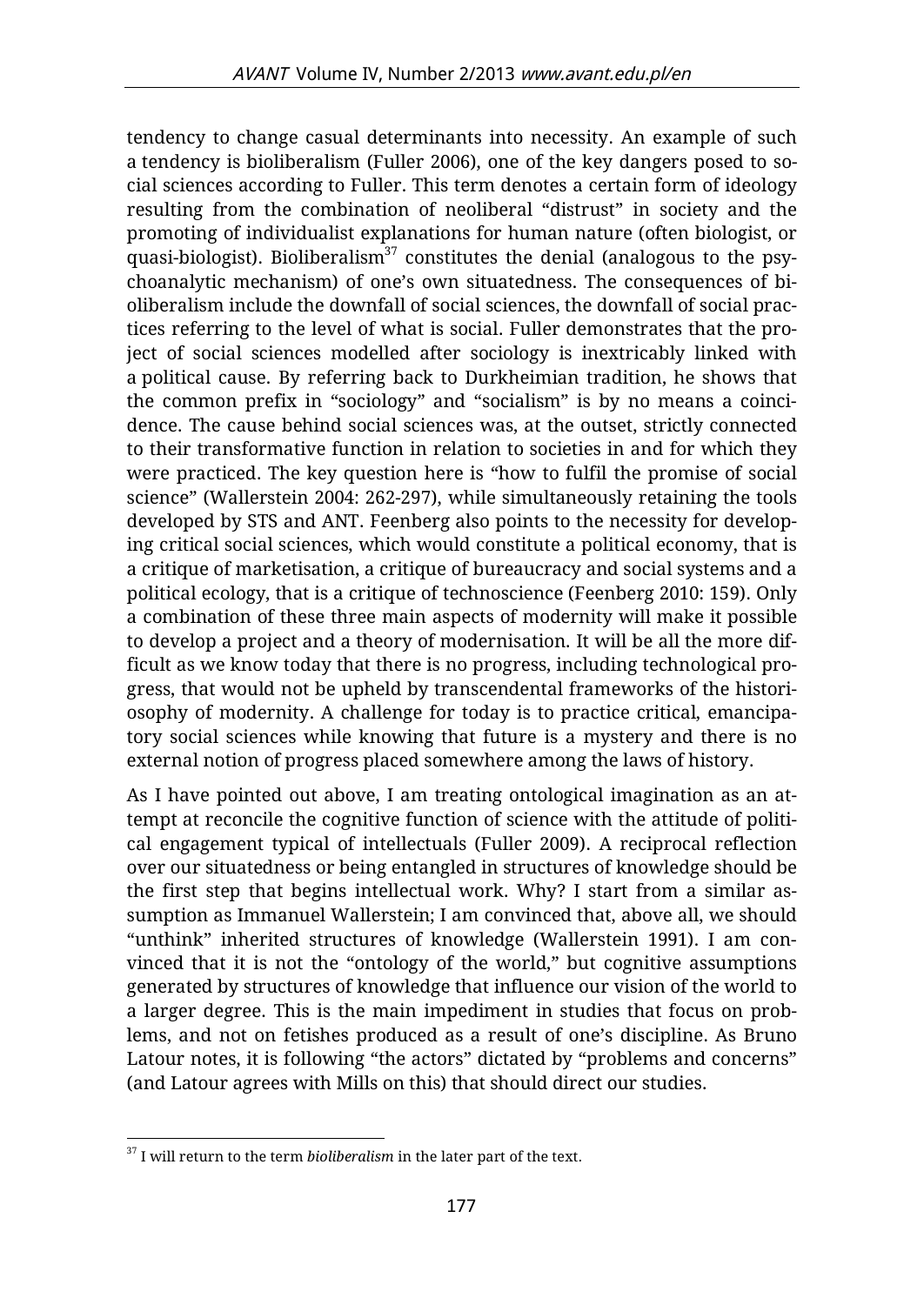Otherwise, what threatens us is the aforementioned methodological solipsism, that is a particular kind of insensitivity, the lack of ability to reflect at a level of radically considered, ontologised sociology of knowledge. It is a lack of a certain disposition that makes it possible to keep asking anew about one's own situatedness and influence that it has over our reflection, including a reflection over our own situatedness (and a reflection over it)<sup>38</sup>. Methodological solipsism consists in unconscious reifying of conditions that are historically incidental. As I have mentioned above, we are historically thrown into them due to our being determined by disciplines, institutions, research cultures. I will provide simple examples: the mind-body problem, fervently undertaken within analytic philosophy, ignores the knowledge available to a first year ethnology student coming across Marcel Mauss's works, wherein mind-body unity, as well as the proposal emphasising the importance of the body and its role in cognition are treated as an obvious and quite commonsense point of departure. Similarly, having read Bourdieu, a sociology student treats the assumption that body / mind is only a derivative of the wider category of habitus as obvious. Another example is sociology, which struggles with the distinction created as a part of its own institutionalisation: agencystructure (action – system). The suspension of sociology between nomothetic and idiographic sciences has resulted in cracks and tensions within the discipline. The theories which preferred idiography highlighted the axis of action and focused in the interactional tradition, while more nomothetic perspectives resulted in system theories and an economisation of the sociological discourse. The attempts at going beyond the agency/ action – system/structure distinction conducted by Sztompka or Giddens reinvented the wheel that had been already used by Foucault, the Orality/Literacy tradition, or, much earlier, by the Annales historical school.

An example of solipsism lies also in utilising tools shaped in one's own discipline that have been discredited by other disciplines. In Poland, basing one's knowledge about civilisations outside Europe only on Hegel's, Weber's, or Feliks Konieczny's opinions is an emphatic example of a lack of sociological imagination. The persistence of such discredited views results from the fact that in the 19th century Academy the philosophical and sociological studies became separated from ethnographic and Orientalist research. This served to legitimise imperialism and colonial divide. After all, the tools used to study Western societies could not be used with regard to the "savages," non-modern inhabitants of the rest of the globe. Thus, different research and different researchers were invented. Africa, parts of the Americas, Polynesia or Australia were not visited by sociologists going there in order to research societies; they

 $\overline{a}$  $^{38}$  This strange, baroque-style sentence does not appear here by accident; when diagnosing methodological solipsism, I am indebted to Pierre Bourdieu.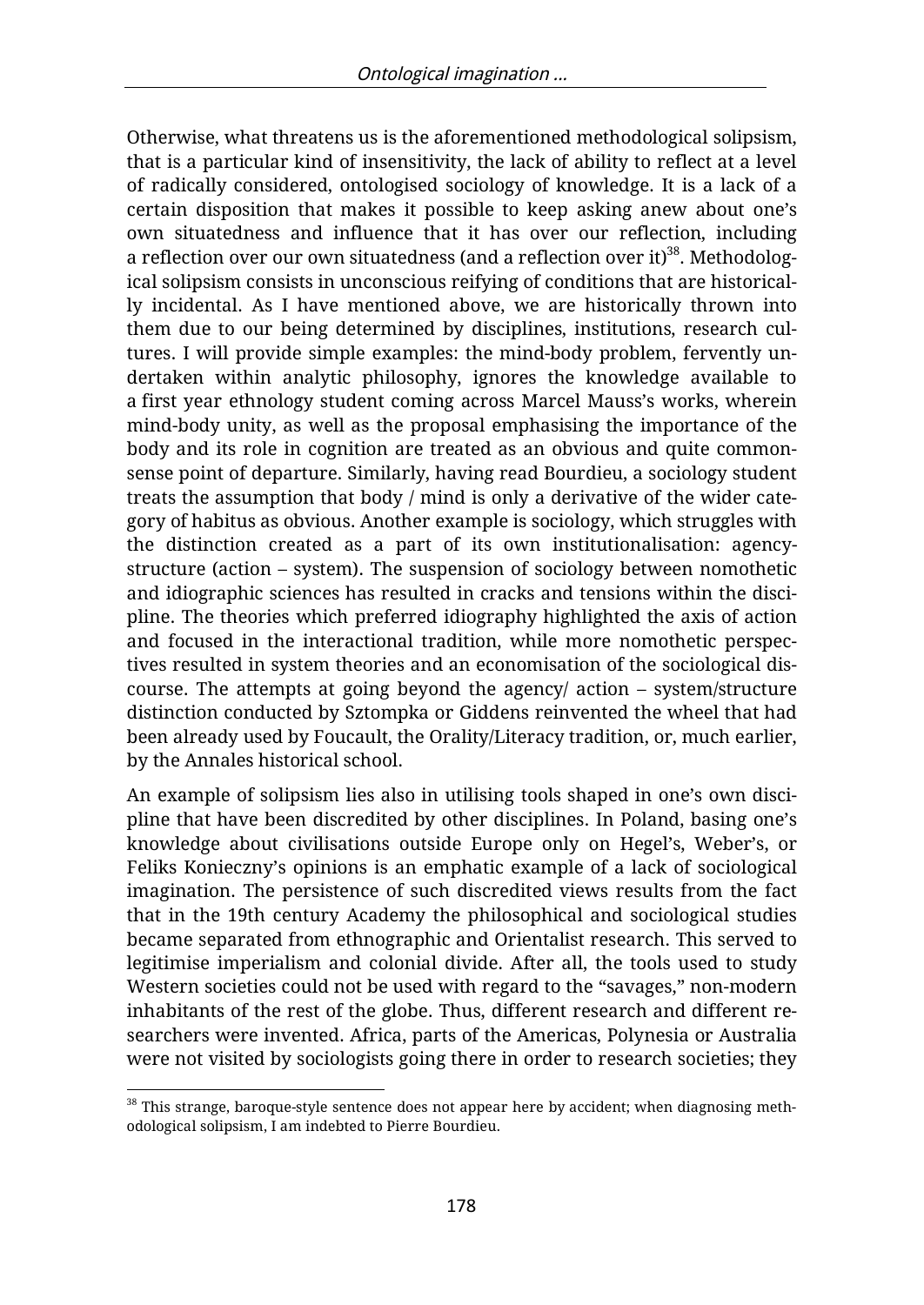were visited by anthropologists going there to research the Others - the "savages". Exceptions were made for Japan, China and India, which were welldeveloped social and political organisms; due to that, it was not appropriate to only carry out ethnological research therein, and thus, Oriental studies were created. I suggest a quick test in order to check how much our knowledge depends on 19th century conditions: what field of study would we think about when trying to find out about the functioning of a contemporary multigenerational Moroccan family in Casablanca? Would that be sociology of the family or ethnology? And should we want to learn about holiday and family customs in Kansas or Cleveland, would we first go to sociologists or to ethnologists? The final example is how a-sociological the concept of "state" is when developed at political sciences departments. A simple trip to another department, to another library would result in the majority of problems disappearing. That today "state-centrism," or, to put it differently, methodological nationalism remains in force is an astounding example of methodological solipsism, resulting from the 19th century division into political sciences, sociology and economy. Ever since the "Annales" school represented by F. Braudel, and in Poland by Witold Kula or Marian Małowist, we have known that these divisions lack methodological sense.

Why it is worth overcoming methodological solipsism can be seen in the effects of it being partially abandoned in certain disciplines. I am referring here to the process that can be termed the anthropologisation of humanities (cf. Piasek & Kowalewski 2009). It is a process that appeared in the period of countries being liberated from colonialism and gained force after the 1968 geocultural revolution. The collapse of the colonial order resulted in the impossibility of further persistence of the 19th century order of knowledge structures. Unemployed anthropologists had to return home.

*Anthropologists started to study the societies that would previously delegate them to study the Others. The process turned out to be more radical in its results than could have been expected. Ethnograpic research into science and technology was one of such unexpected revolutions within the structures of knowledge. There took place the aforementioned "lowering of the tone" within studies on science (Shapin 2010: 1-14). The attempts at connecting research from the field of distributed and embodied cognition with science and technology studies are another promising example of going beyond the methodological solipsism* (Afeltowicz 2012, Bińczyk 2011, Derra 2013).

Methodological solipsism constitutes one of the more serious obstacles that make it impossible for social sciences (and philosophy, which aids them) to achieve a stage that biology was at when neo-Darwinian synthesis was being created. In order for that to be possible, a double process must take place: first, developing a theory (a set of theories) that will be a platform enabling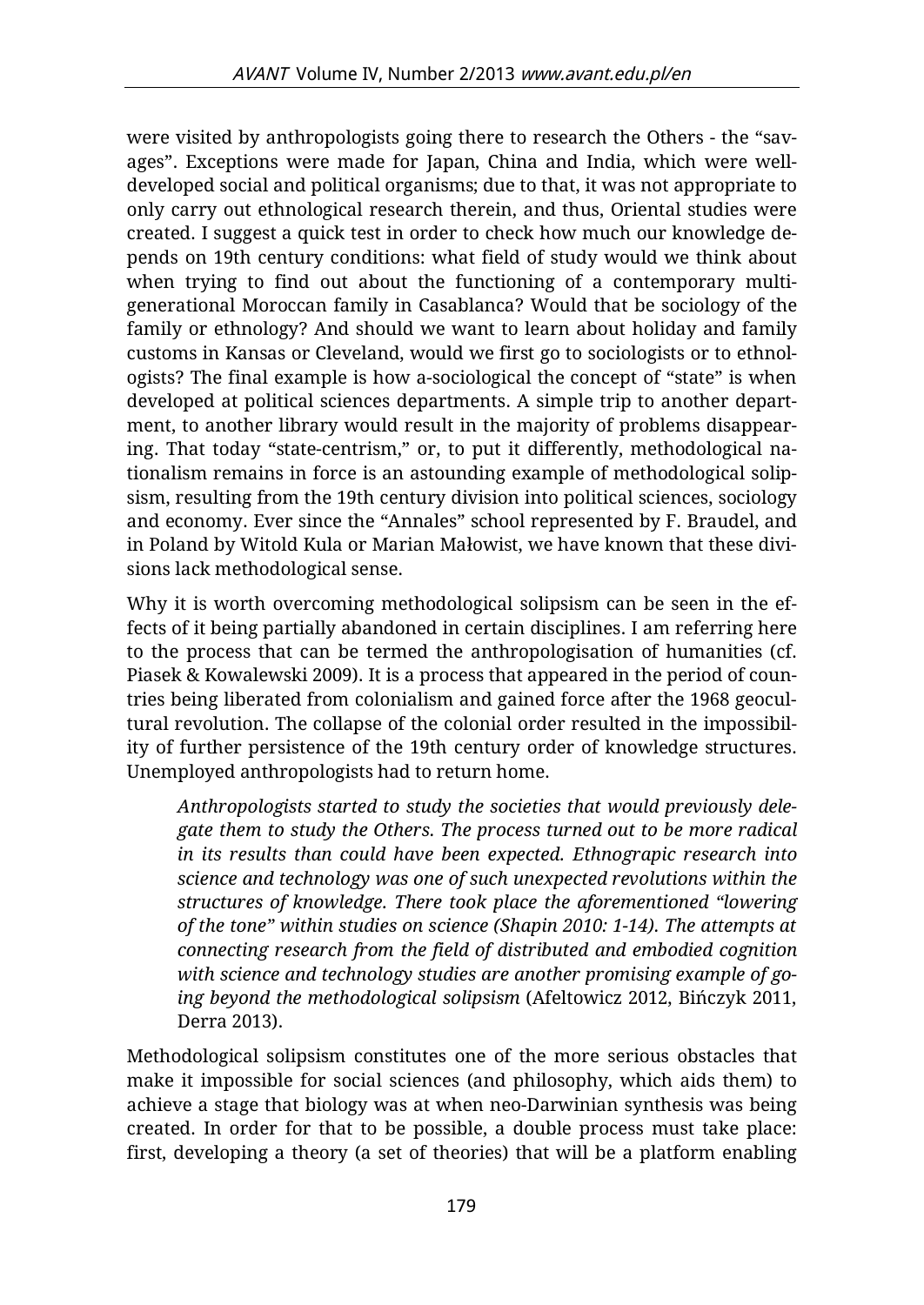the creation of one social science (or, better, a set of social sciences). It is only within one such social science that the functionalisation of scientists can take place, caused by challenges, concerns and needs of our collectivity. To an extent, in my search for social science (Wallerstein 2004: 262-297) I am indebted to Immanuel Wallerstein and the Gulbenkian Commission on the Restructuring of Social Sciences that he used to head (Wallerstein & Flis 1999).

Unfortunately, until now, narrow reified research perspectives raised to the rank of truths about the structure of the world have obscured the possibility of studying both the structure of the world, and the structure of knowledge.

# **Ontological imagination in action: what technological determinism and the Orality/Literacy Theory teach us**

Below I am going to present ontological imagination in action; I will also show briefly why the lack of such disposition contributed to an insufficient absorption of the tradition of technological determinism and the "Great Theory of Orality / Literacy" (Godlewski 2008: 151-198). The closing of research cultures, disciplining practices that stabilise the given research field and social inertia of institutions resulted in the fact that in philosophical reflection such personas as Jack Goody, Elizabeth Eisenstein or Eric A. Havelock are virtually unknown. It is interesting that also Bruno Latour, who wanders between disciplines, frequently referring to philosophy, has blurred the traces of his dependence, even though he owes much to this tradition (Latour 2012).

### **What the philosophers missed**

Let us take a closer look at the case of methodological solipsism, which has severely infested philosophy (and particularly the philosophy of language and analytical philosophy $39$ ). Since the times of Frege and Wittgenstein, philosophers have made language analysis into a particular object of their reflection, limiting themselves especially frequently to analyses of the so-called ordinary English language. There is nothing strange in them making such an important object of reflection out of this material of thought. After Kant, the tendency to

 $\overline{a}$ 

 $39$  The author of the present article witnessed an information society panel during a conference devoted to information society, organised by the Austrian Ludwig Wittgenstein Society (ALWS, Kirchberg 2007), at which the cream of Anglo-Saxon analytics philosophy was not able to cite any sociologial theory, not even a simple one (including those pertaining to information society). The discussion during the panel went along the lines of rules of the game well-known within analytical philosophy: the participants discussed issues such as truth, meaning, information, etc. Nobody mentioned the problems connected with technology, economy, cognitive studies, sociology or culture. The ontology of the world was nothing compared to the wealth of the world that can be conjured when analysing sentences in the English language. This event was one of the impulses for the development of methodological solipsism and ontological imagination.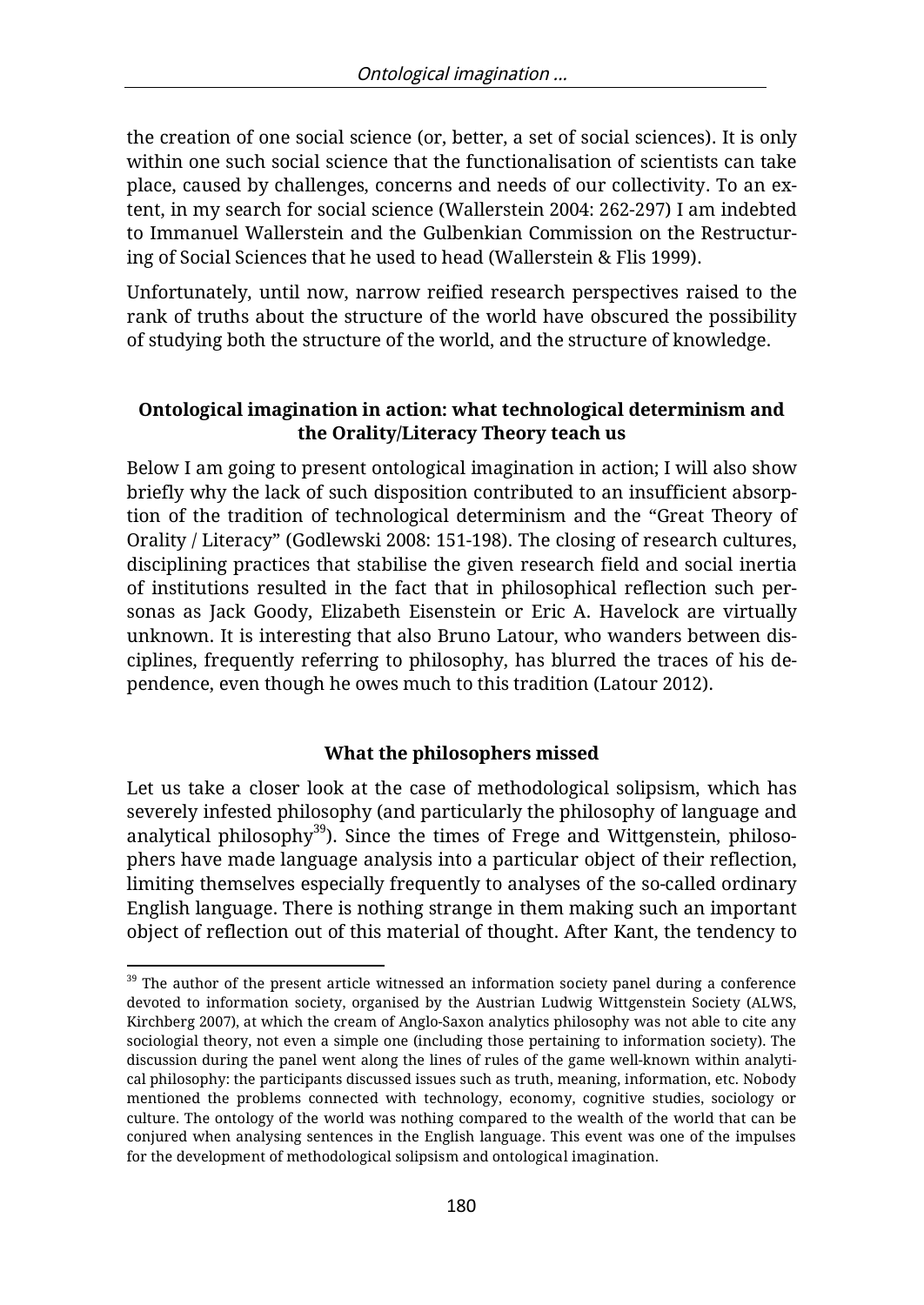ask about the circumstances of one's own thinking is natural. Therefore, the analysis of language fits smoothly into the post-Kantian thought dynamics. However, it is another issue that is intriguing: to what extent philosophers did not care about the questions regarding the mechanics of appearing and functioning of a language. The processes of learning, of world technologies of intellect (Marody 1987), or the economic aspects of knowledge production were not an issue under reflection. It is intriguing that while seeking sense, philosophers would wander over to different (nonexistent!) Twin Earths in search of water that is not  $H_2O$ . They also tried to understand the world from the perspective of bats or the zombie, but did not make an effort to notice that they owe the development and the character of their reflection to the development of the writing revolution, print, mass education and electricity (McLuhan 1975). This inability to notice that which is close, constitutive for experience (Nowak 2001) is intriguing. It is especially interesting when keeping in mind that at least two philosophers used the same example, referencing a sheet of white paper in order to demonstrate the reality outside one's own mind. However, neither Descartes nor Husserl were sufficiently gifted with ontological imagination to make a sheet of paper as a thought tool into an object of reflection. A spiteful answer comes to mind: tools as mediation in the Latourian sense were so transparent for them as to become invisible. The philosophers lacked enough imagination to ask about the circumstances allowing them to philosophise.

Let us pose several questions connected with the subject: can a philosophical method that derives the ontology of the world from something as particular as written language and its features claim to be universal? In a 1982 book, Ong writes "We know that formal logic is the invention of Greek culture after it had interiorized the technology of alphabetic writing, and so made a permanent part of its noetic resources the kind of thinking that alphabetic writing made possible. [...] In brief, [the] illiterate subjects seemed not to operate with formal deductive procedures at all [...]" (Ong 1992: 81). When describing the world, creating our ontological descriptions, should we choose the descriptions derived from written language or speech, or maybe draw from the second oral reality (Nowak 2013b)? Or should we, perhaps, have at our disposal ontological theories that could also explain the dynamics of orality, literacy and post-literacy as conditions of our thinking? What today, thanks to the scholars from the tradition of distributed cognition, is increasingly more available for philosophical reflection has long been present in our knowledge resources. I would like to pose a question in a philosophical mode: how is it possible that the philosophy of language was not able to notice what was being discovered within the so-called Orality / Literacy Theory and make it into an object of its reflection? Why were such scholars as Elizabeth Eisenstein, Jack Goody, Walter Ong or Marshall McLuhan not included in the circulation of the philosophical reflection on a regular basis? This oversight results in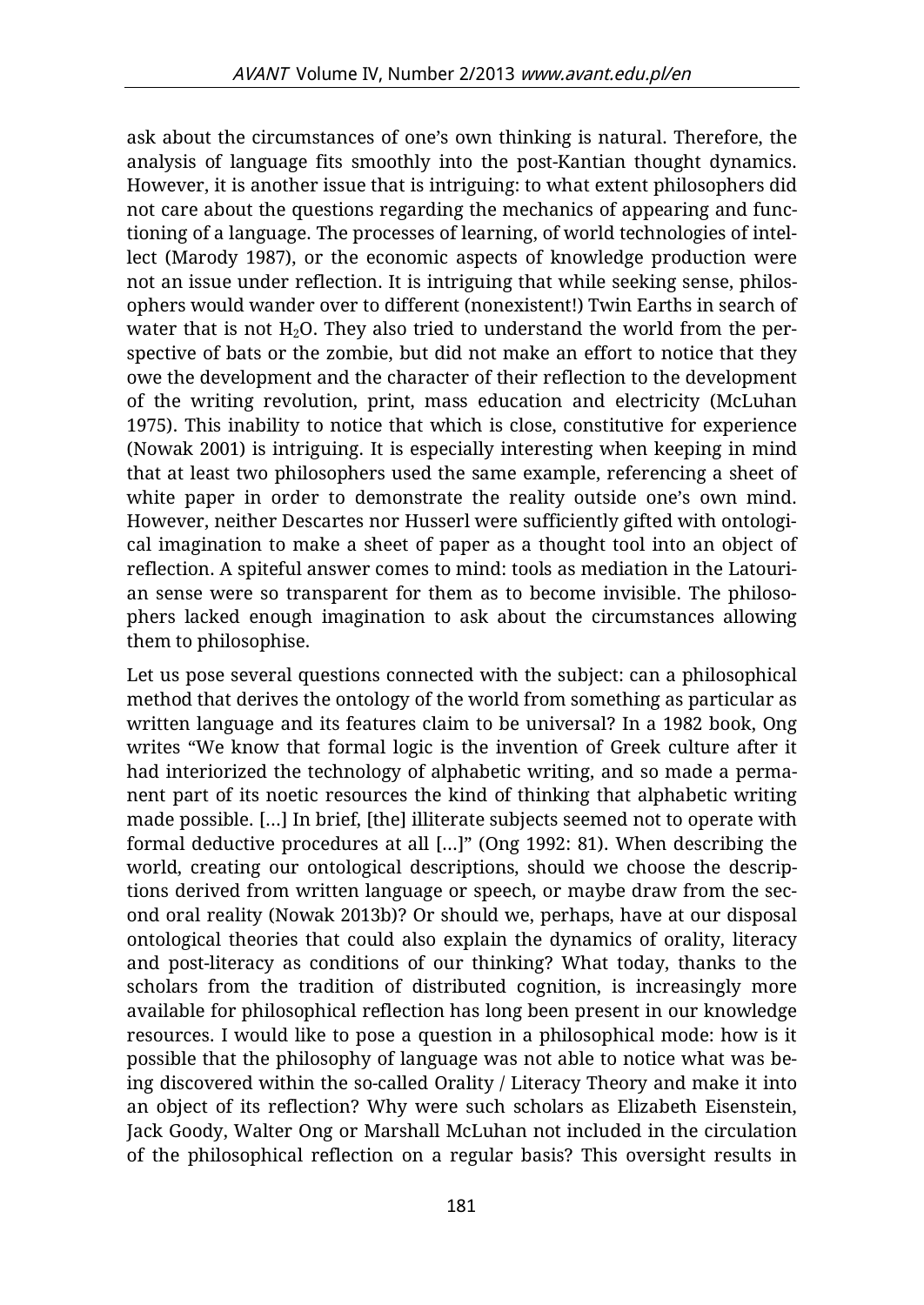a state of matters wherein philosophers who, in theory, are best predisposed to fulfil the function of mediators, messengers and who mediate between various areas of culture, are not able to rise to this challenge. It seems to me that this is largely the result of institutional limitations, workplace culture (individual rather than team work, lack of contact with material or laboratory background during the research process). In short, within this discipline there is a lack of conditions necessary for developing ontological imagination. Let us take a closer look at several quotations and consider why they have not become a common "centre of gravity" around which the research practices of philosophers focus.

Let us begin with a rather sarcastic quotation depicting the consequences of philosophical work:

*What I find most repulsive about philosophers is their evacuating thought process. The more often and the more deftly they use their basic notions, the less world is left around them. They are like barbarians in a spacious, high house, full of wondrous works. They stand there, sleeves rolled up, and they methodically throw everything they can out the window: armchairs, paintings, plates, pets and animals, until only naked walls remain. Sometimes even the doors and windows follow in the end. A naked house remains. The philosophers imagine such a devastation is better* (Canetti  $1996:141$ ). $^{40}$ 

Canetti pointedly shows that using one of the most important tools of contemporary philosophising - the abstraction method, and utilising the tools of logical analysis - can result in the loss of what Mills called sociological imagination. Philosophers gain the certainty of judgement, but they lose the world about which any judgements could be spoken. He notes further that "those Oxford philosophers scribble and scribble until there is nothing left. I have learned a lot from them: I know now that it is better not to start scribbling at all" (Canetti 1996: 195). This quotation quite clearly shows that there is value in performing an archaeological job, discovering places of bifurcation in the history of our structures of knowledge, re-considering their consequences, going back "to before the bifurcation" and beginning the work "anew." Procedures of abstraction, using logical schemata, deductive work are not something negative. They can be a useful tool which increases our cognitive abilities. The problem appears when we do not comprehend that "Neither Hume nor Kant, however, detected the hidden cause of our Western bias toward sequence as "logic" in the allpervasive technology of the alphabet" (McLuhan 1975: 89). So says the famous trickster, the magician from Toronto. As it is usual when it comes to McLuhan, the thesis is posed in a bold, daring way, with exaggeration. What does the quotation tell us? It connects Western philo-

 $\overline{a}$ <sup>40</sup> Translation N. S.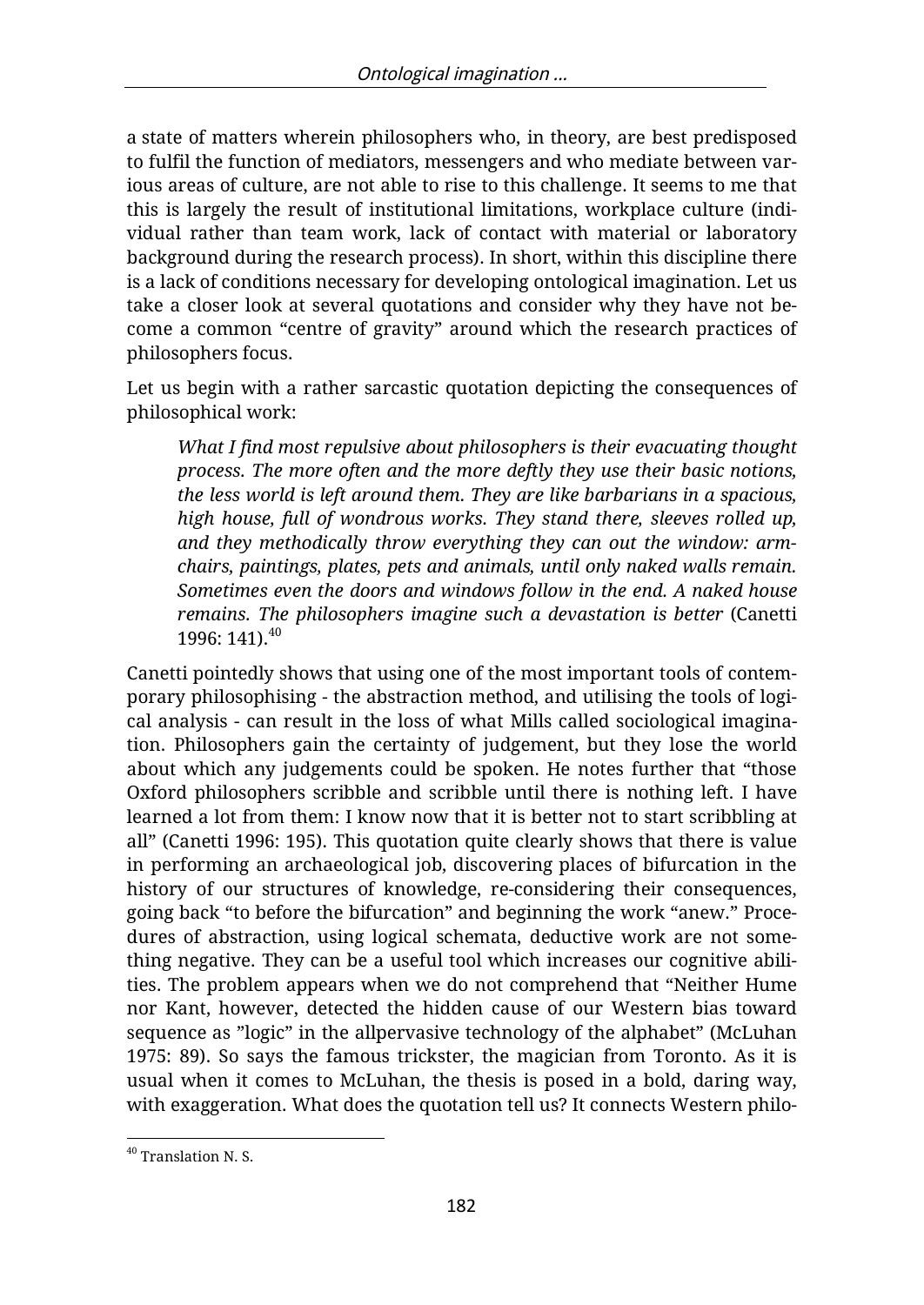sophical reflection with alphabetic writing. The quotation is short, taken out of the larger context, from which we would find out that it is also important to appeal to printing technology. Why is it that despite the presence of the names of the philosophers Hume and Kant we will not find many philosophers whose theoretical apparatuses would be able to deal with the ontology suggested by this humble quotation? And we have not yet put into motion many other frameworks of reference, we have not asked about capitalism (Zybertowicz 1995), about changes within biological sciences, about the connection between the appearance of the nations and print (Anderson 1997). Print, and visuality, coupled therewith, are key determining factors that make it possible for scientific rationality to appear. Stabilisation of knowledge, the creation of "centres of calculation" make it possible to master the world, reduce it to an inscription, thanks to which one can have command over the world (Latour 2012). The task would not be so difficult but for the fact that there took place a joyous castration of ontological imagination in the history of philosophy. Worse yet, the political results thereof were frequently problematic when philosophers would start to seek the sources of rationality. Instead of, as I have already mentioned, taking a look at their close surroundings - the piece of paper - they would seek the essence of "European rationality" in imagined attributes of the Europeans, mythical history of Greece, or the characteristics of Protestantism (Nowak 2011).

### **How many frames of reference can we invoke?**

Today the Orality / Literacy Theory has an opportunity to enter philosophy through the back door, in a sense; this is possible thanks to contemporary cognitive studies (cf. Hutchins 1995). The turn towards distributed cognition is a consequence of the evolution that has been taking place in contemporary cognitive studies and that has influence on the image of academic practices (Bińczyk 2011: 119-137). These processes can be metaphorically deemed the end of the period of the "skin and skull" usurpation (Clark & Chalmers 2008: 342-357). Distributed cognition constitutes another, consistent step in leaving the solipsist cul-de-sac into which Western philosophy, especially its analytical variety, has stumbled. The lack of "unthinking" of its entanglement and situatedness, the lack of reflection conducted within ontologically radicalised sociology of knowledge results in our cognitive efforts defending in a disproportionate manner the approaches that are worth rejecting. Computational approaches to consciousness (treated in a "Cartesian" way), still defended by some, were one example of such a "cul-de-sac" (Miłkowski 2010). When starting from the traditions of embodied and distributed cognition, the problem would have to be presented differently. Firstly, the computationality itself undergoes a reflection as an element of coupling of the environment, artefacts, minds, inscriptions, etc (Latour 2012); secondly, consciousness and com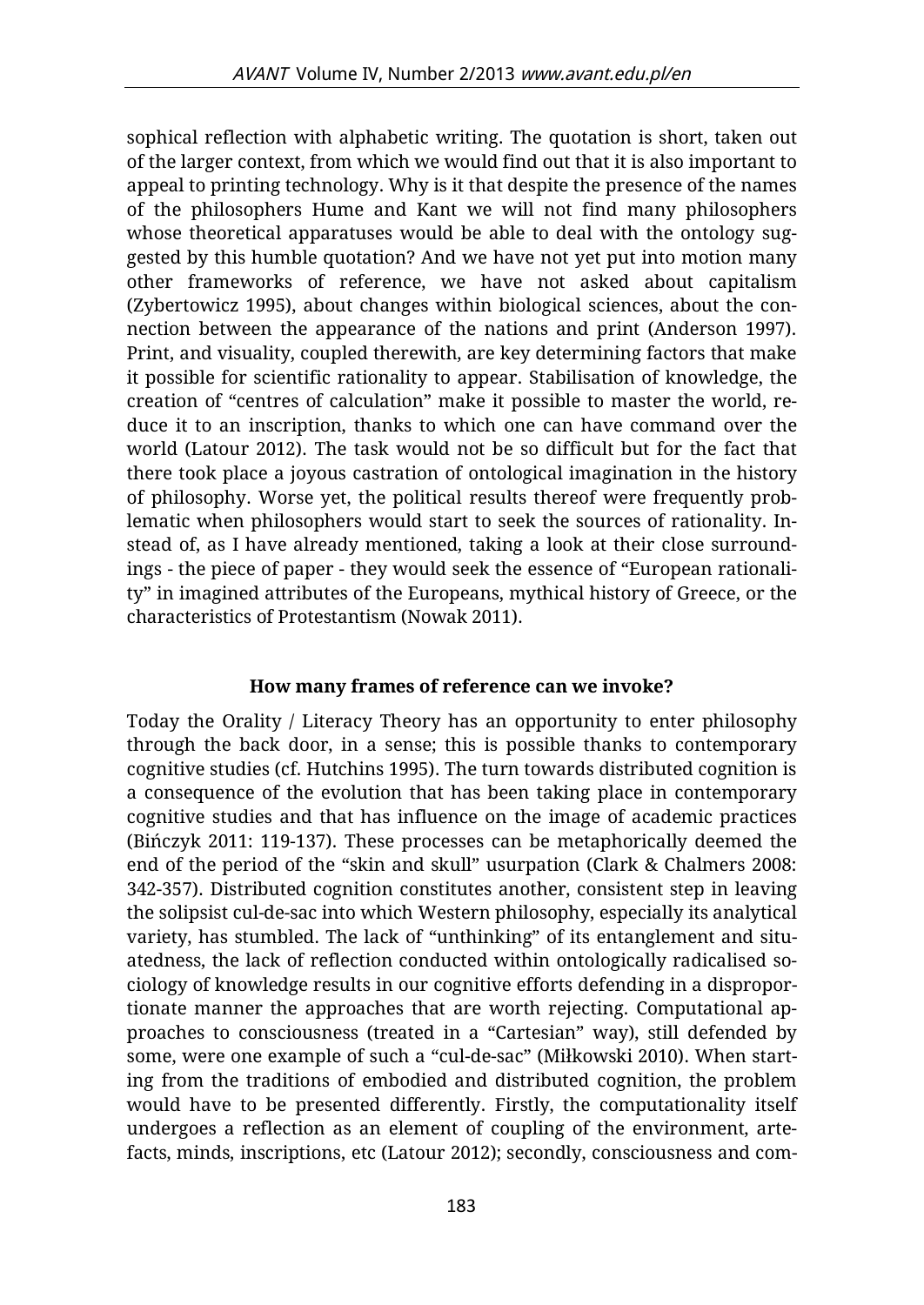putationality also undergo such a reflection. As a result, were they coupled, they would need to be relativised to the given environment every time. Here we arrive at the possibility of depicting both components of the ontological imagination: the sociological-holistic and the constructive-political ones. The first one demands radical re-defining of our thinking about the unit of analysis in a discussion about computationality and consciousness. If cognition is realised through the environment (including tools and artefacts), and the body that is coupled therewith, then, as we remember, an interference into the environment (and the body) has a moral dimension (Clark & Chalmers 2008: 342- 357). At this point, our discussions cease to be academic, and there appears a role for an intellectual. If some device / artefact causes a change in cognitive possibilities, it means that we are also changing the entire collective with its members. The issue of literacy and of the communicative conditions for the existence of certain forms of democratic politics may be a good example here (Nowak 2010).

Before we go back to this issue, let us take a look at the complexity of notions connected with the Orality / Literacy Theory. It is a good exercise if we want to practise "juggling" frameworks of reference. Let us track the areas of our knowledge structures that would come under revision when taking into account notional and cognitive consequences of writing and reading (Olson 2010). I will omit here a more detailed account of the psychodynamics of orality (Ong 1992) and the consequences of literacy (Latour 2012; Eisenstein 2004).

The first issue of orality and literacy is connected with the so-called "great divide" (Godlewski 2008: 151), that is the divide into the modern and the nonmodern ones, into Us and the Others, or, finally, into the West and the rest. In Levi Strauss's discussion with Goody this division took shape of a distinction: a savage mind vs. a domesticated mind (cf. Goody 2011). The discussion over the notion of oral and literate cultures soon leaves the safe frames of ethnological references and it becomes a political discussion entangled in postcolonial issues. It is sufficient to realise to what extent various cognitive communities (both literate and oral) were responsible for the fact that Western science had for so long perceived the Others as the "nations without history" (see Wolff 2009). This, in turn, made it possible to write such versions of history that legitimised the conquest of the world by the West, showing it as a historical and civilisational necessity (cf. Goody 2009). The characteristics that result from different dynamics of cognitive environments and the artefacts coupled therewith were and are understood as characteristics of cultures. Subsequently, there takes place an essentialisation of these cultures and a secondary assessment of their representatives. Communicative characteristics of orality require a deeper immersion into the context of community, as they connect a message with the recipient more closely, and the communication is synchronic, "orchestral" (see Winkin 2007). The embodiment of communication is a readily noticeable characteristics. The primary orality does not create a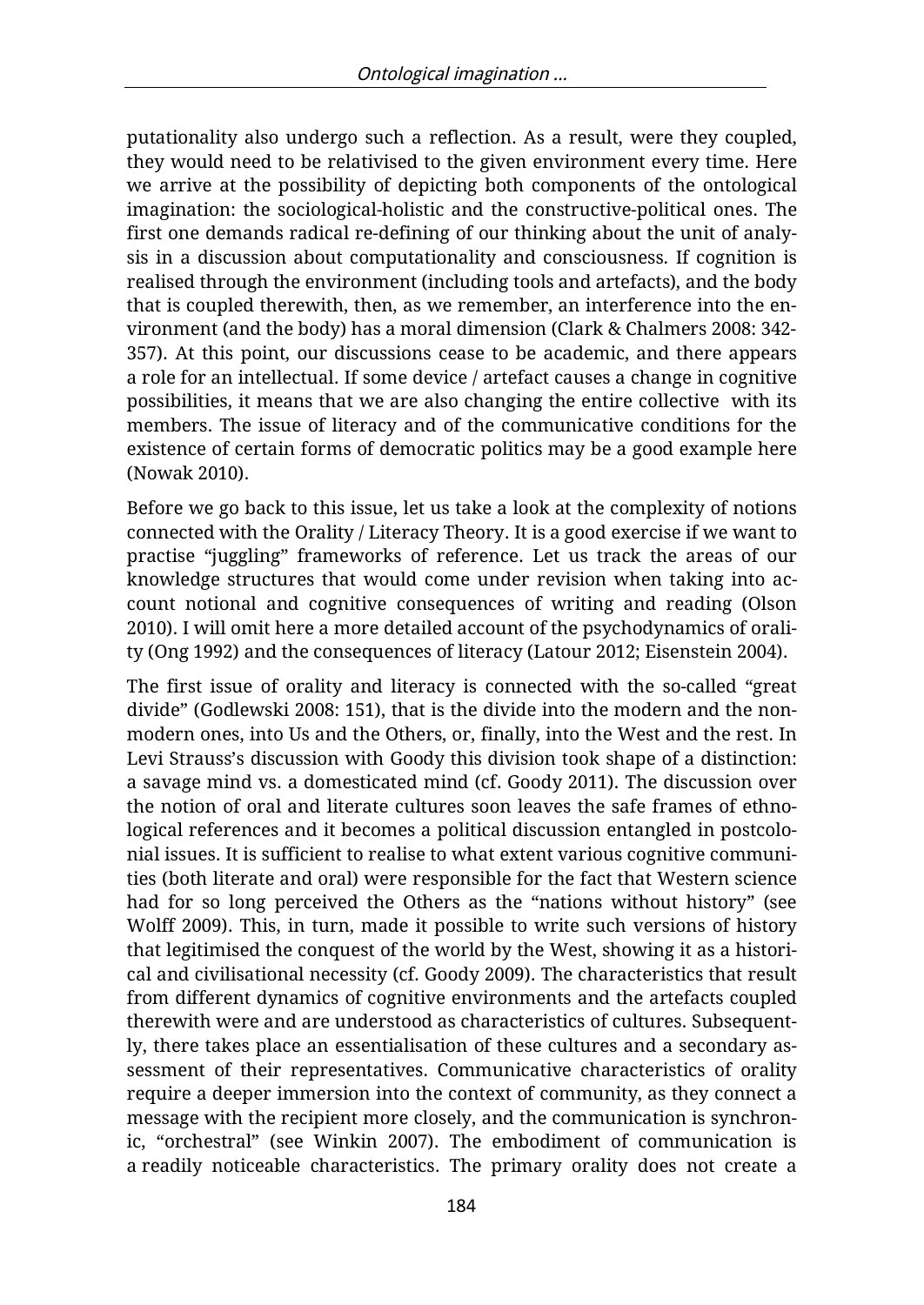strict division between speech, song, or dance. It does not have a stable notion of the "signifier" and the "signified," either.

It is only writing, and especially print, that makes possible a community that stabilises linguistic (literate) practices to a degree that allows the abstract languages to be created. It is only writing, alphabetic language and its spread through the process of mass education makes it possible for deductive methods to be widely used as thought tools: "In brief, [the] illiterate subjects seemed not to operate with formal deductive procedures at all" (Ong 1992: 181). However, this does not mean that oral cultures are "lower" than the literate ones; while certain cognitive possibilities (e.g. formal logics) are more difficult to obtain on their ground, other features are more difficult to reach for subjects from highly literate cultures. In the last years, literacy has been de-mythologised (Olson 2010: 35-39). Following Olson, I will name several myths pertaining to the alleged superiority of literacy over orality. Let us begin with the banal assumption that writing constitutes a transcription of speech. This is a good example for the lack of ontological imagination. The difference between literacy and orality is not strictly "linguistic." Orality and literacy require completely separate social institutions, communities, "distributed" systems of cognition that would be coupled with them. Orality demands different, "living" participants of communication, mnemotechniques (singing, prayer rosaries, rituals, rhyming, etc.). Writing puts in motion global networks of artefacts (tablets , papyrus, a laptop, a pen), it demands systems of schools and a long educational training. Both systems are connected with different ways of creating social power. It is enough to refer here to Havelock's reflections on power and orality in the Ancient Greece (Havelock 2007: 150- 169) or Foucault's reflections on biopolitics and the classification systems possible thanks to writing (Foucault 2012). Now we can move on to the second myth: the superiority of writing over speech. Writing and speech are different "distributed systems of cognition," and each of them is connected to certain "losses" and "gains." The third myth is a variant on the previous one, and it pertain to the superiority of alphabet over other systems of writing. According to the fourth myth, writing is an instrument of social development (Olson 2010: 45). The correlations between the development of literacy and modern democracy are frequently emphasised. The fact that writing made it possible for large, hierarchical communities to appear, for obedient soldiers, for efficient workers to be created - standardised subjects of biopower - is referred to less often (Olson 2010: 45). As quoted by Olson, Levi-Strauss did not hesitate to state that "If my hypothesis is correct, it has to be assumed that the first function of writing was facilitating the introduction of slavery" (in: Olson 2010: 45). Another myth is connecting literacy with cultural development. Latour's delight over inscriptions (Latour 2012) may mislead us, cause us to succumb to the writing-centric and ethno-centric stereotype. Cognitive research (Hutchins 1977) shows that highly developed systems of navigation function also in illit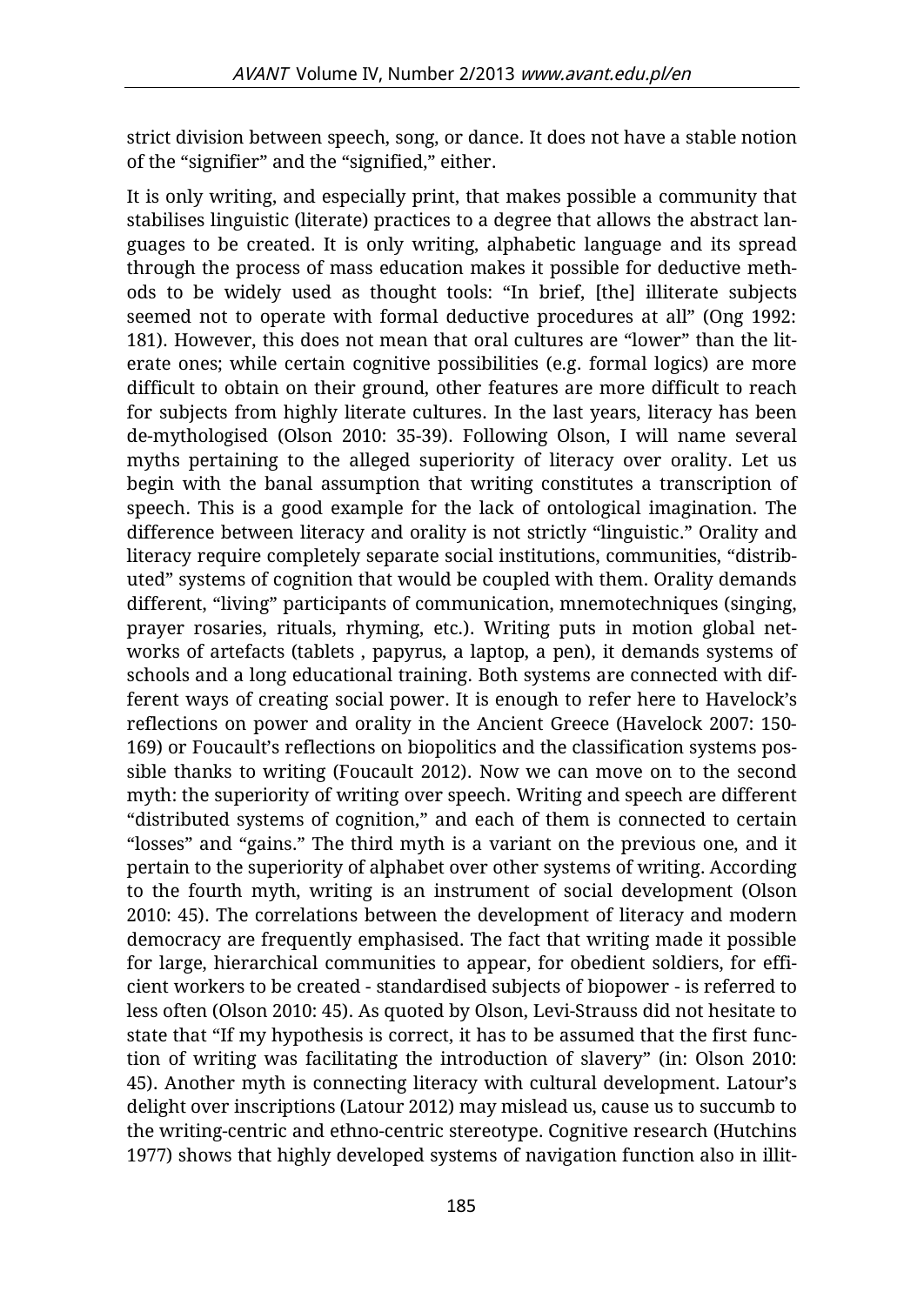erate cultures. We can smoothly move on to the final myth: writing is connected with cognitive development. The aforementioned example of navigation in Micronesia is very instructive in that regard. Hutchins noted that different situating of the "cognising subject/unit" was one of the characteristics of Micronesian navigation. Western navigators treat themselves as a mobile object, moving around the globe. Analogously, a finger (a pencil, a scriber) moves around the map (inscription). Micronesian navigators treated themselves as the stable place, and the sea as a variable. It was the sea that flowed in and out, the boat itself was treated as an "immobile" point of reference.

This interestingly interacts with two anecdotes recalled by Olson. In the first one he considers the paradoxical experience that is observing the evacuation map of a building. There we are, standing in front of a map on which there is a dot and the text "you are here," the disembodiment that is assumed in the culture of writing (and of printed inscription) is so obvious that is unnoticeable. The second anecdote pertains to the Inuit and their companions from the city that would wander with them. After several hours of futile searching for supplies, the city-dwellers, equipped with maps, announced "we are lost," while the Inuit replied "no, it's the supplies that are lost." Considering the contemporary discoveries in cognitive science (and enactivism in particular) it seems that situated, embodied manner of self-cognition characteristic of the non-literate people was much more cognitively adequate than the disembodied "Cartesian" point of view of the literate ones. As I pointed out before, the orality-literacy debate may have its implications for a revision of historiography, a change of perspective on the so-called "cultural differences." It is worth mentioning here that a rather controversial issue of supposed connections between class, ethnic and racial structures and intelligence (Murray 1994) can be connected to the "discoveries" made within this tradition. The author of *The Bell Curve* associated social and educational achievement with intelligence quotient (measured through tests). He additionally associated this quotient with genetically-understood racial background. This was groundless, not only because of "political incorrectness", but predominantly because there are no grounds for it in contemporary genetics. The current findings within it do not confirm the existence of "continental" subpopulations, known traditionally as "races" (Strzałko 2010). The debate surrounding the book was heated, with one of the more interesting voices being the words of a palaeontologist and evolutionary biologist, J. Gould (Gould 1996). I would like to avoid a debate in the area of biology and genetics here, as using that framework can prove very imprudent. Not because I lack the skills necessary for crossing disciplinary boundaries, but because I would not like to legitimise the very practice of using "genetic-evolutionary-biologist" framework before presenting different ones - too bold translations, argumentative "jumps" should be avoided. If we want to explain a given phenomenon, for example professional or educational success, by means of genetics or evolutionary references, it is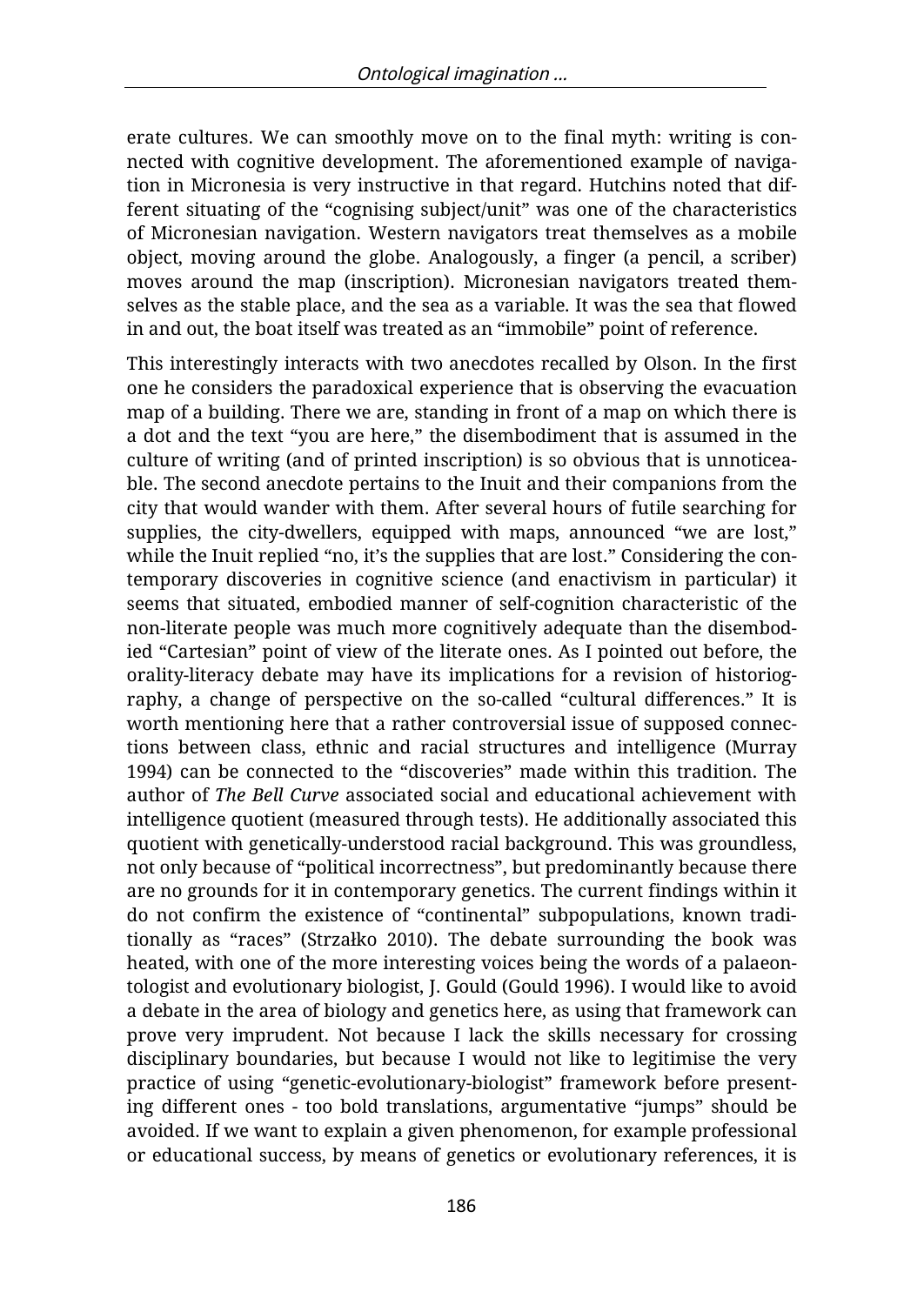worth asking if we had previously used different, less risky frameworks of reference. For example, Murray does not have to recourse to genetics or evolution in order to explain differences in intelligence and their correlations with achievement.

A much more available explanation becomes obvious when we look at the issue from the perspective of distributed and embodied cognition, supplemented by the Orality / Literacy Theory. Intelligence as measured with tests is predominantly oriented towards the type of knowledge correlated with literacy. Such features of thinking as the ability to think in an abstract manner, the idea of a sequence, the ability to use syllogism are almost absent in thinking that is originally oral, as for instance Łuria pointed out in his research (Ong 1992). It is worth adding that oral communication is based to a larger extent on restricted code depending on the context, while literacy culture prefers more abstract elaborated codes (Bernstein 1990). Despite their names, the differences between the two codes are not evaluative: they only denote two opposite poles on the scale. Bernstein noted that reproduction of class relations as a part of education may be described precisely with the use of the aforementioned codes. For the purposes of this text, it suffices to say that lower class children who lack the same access to books, newspapers, or to literacy and schooling internalised in the parents' (family's, acquaintances') habituses, typically find schooling more difficult. To children who are strongly oral (and who use the restricted codes more eagerly), school knowledge may appear non-obvious and strange. The dynamics of oral language, which is inseparably connected with communication communities, and aided by gesture or moves of the body, results in statements being characterised by additiveness (rather than using main/subordinate clauses), high redundancy, neothic (mythical) strangeness, etc. The encounter with the literacy culture of the school (as well as the IQ tests) results in an intercultural clash. When, as it was the case with Murray in the USA, we add the interlayering of social, class and race divisions (in the sense of social perception of "race"), cultural difference becomes deeper. Lower class children (in the USA, these are to a significant extent African Americans) will achieve worse results in intelligence tests only because they were not socialised to that kind of an environment, a "distributed system of cognition" that is highly literate culture. We have to remember that literacy or orality are not features of individuals, but, above all, characteristics of entire societies. Scribner and Cole did not notice this in their criticism of Jack Goody. They argued that the development of deductive thinking, the ability to use syllogisms is not, as Goody wanted, a feature of literacy. According to these scholars, this is a function of school education (Olson 2010: 87). This is a great example for the lack of both sociological imagination, and its more radical version - ontological imagination. Both psychologists took an individual person and their intellectual competences as the basic unit of analysis. They did not see that literacy is not a feature of individuals, but of a whole network of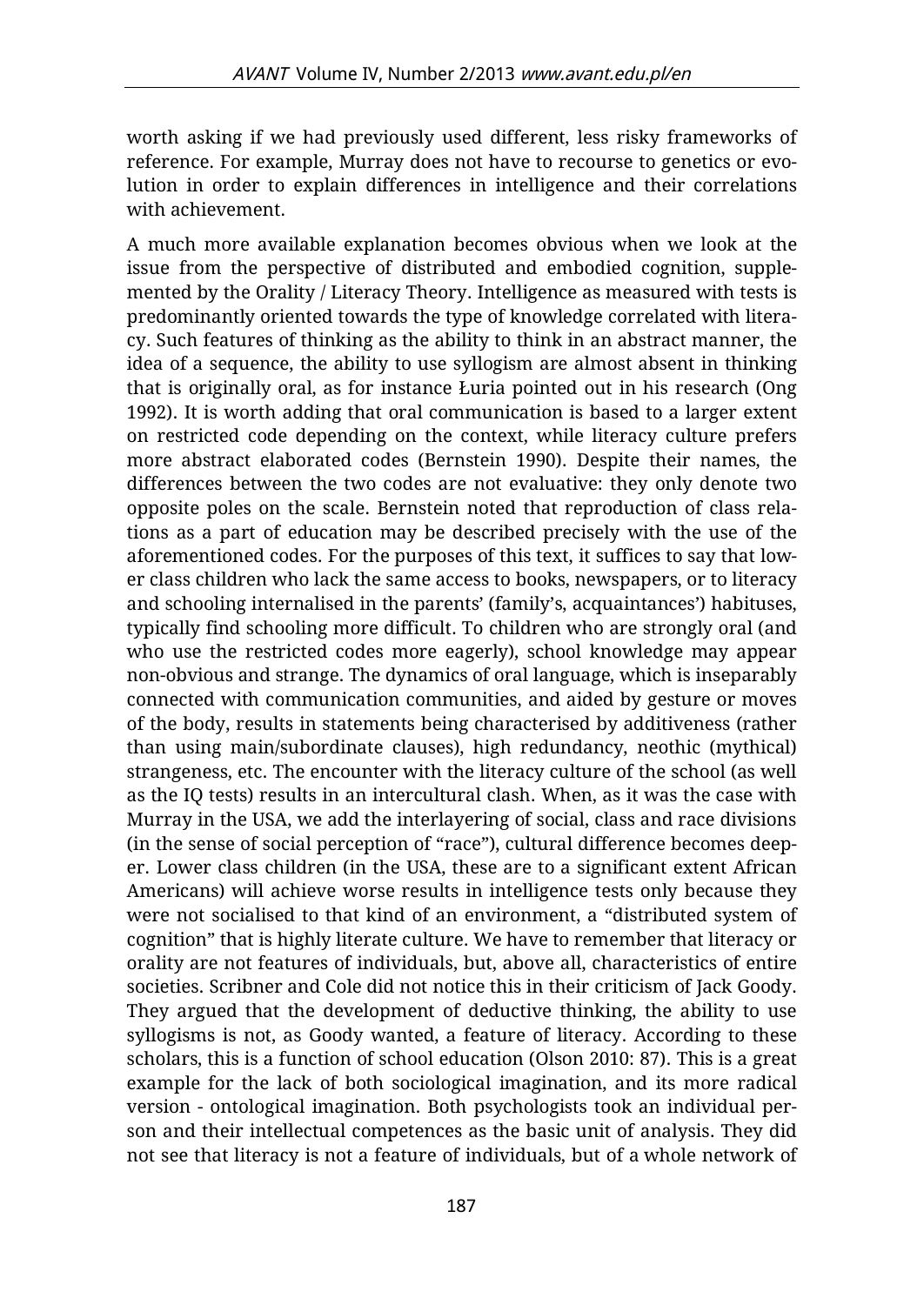actors: artefacts, students, schools, etc. Goody's thesis emphasising the role of literacy implicitly included the conviction regarding the importance of the system of school education. It seems to me that the very brief explanation of the correlations between IQ and class (and "racial") background as presented above is more convincing than the one based on genetic criteria. One does not have to make any risky translations and ontological "jumps". Moreover, my explanation makes it possible for specific political steps to be taken. If we want to measure success with IQ tests, it means that, beside extreme cases (severe mental disability), we measure the degree to which a given person has been coupled with high literacy culture. If we consider high IQ something desirable, we must broaden the access to the high literacy culture. Murray's solution had a politically reverse effect, as a reference to genetics closes the political debate, and introduces karmic language: you have been born with this, and not a different set of genes, so you have this, and not a different kind of fate. I have chosen Murray's example deliberately, as he represents a tendency known as bioliberalism. This is a certain form of ideology stemming from coupling neoliberal "distrust" in society with promoting biologist or quasi-biologist explanations of human nature (Fuller 2006: 12).

Bioliberalism may manifest itself for example through favouring the categories of talent or genius. The best example of this kind, completely devoid of sociological and ontological imagination, may be Satoshi Kanazawa's reflections on the subject of relations between geniuses and criminals (Kanazawa 2003: 257-272). We will find out from his analyses what level of testosterone the scientists had $41$ , whether they had wives and children. We will learn noth-

<sup>1</sup>  $^{41}$  It was Cordelia Fine (Fine 2010: 78-89) who wrote about neurosexism and the doubts connected with attributing features of the brain (and then, accordingly, of personality) to the exposition to testosterone during gestation. Neurosexism, which derives from bioliberalism, is a widespread and popular approach. For example, as a well-known Polish cognitive scientist stated in a popular interview, "Why is it that so that the majority of piano players are men? Because the left and the right hand play separately, which is easier for men. Perhaps this also has an evolutionary background: at one point, man would have to make signs towards another, while simultaneously watching the prey. And why is that so that there are so many female violin players in orchestras? [...] Because that requires a great coordination of the work of both hands, which women do better. Their brain hemispheres communicate better with one another due to their corpus callosum. In men, the cooperation between the left and the right hemisphere is weaker, which makes it easier for them to carry out various activities at the same time - because one does not disturb the other so much (http://www.wysokieobcasy.pl/wysokie-obcasy/1,98083,13772221,Dlaczego\_kobiety \_sa\_skrzypaczkami\_\_a\_mezczyzni\_mysla.html 29.09.13). Should he have troubled himself to use sociological (not even ontological) imagination, and carried out minimal sociological and historical analysis, he would have noticed the increasing number of women piano players. Moreover, should he have wanted to take a look at ethnomusicological research, he would have noticed that traditionally, it was mostly men who were violin players (at least in our region). Interestingly, it would be very easy to point out that in orchestras playing classical music in the USA there were few Afro-American musicians, in contrast to jazz orchestras. Would it be also possible to use a biological argument so easily, without the risk of a political scandal, in this case?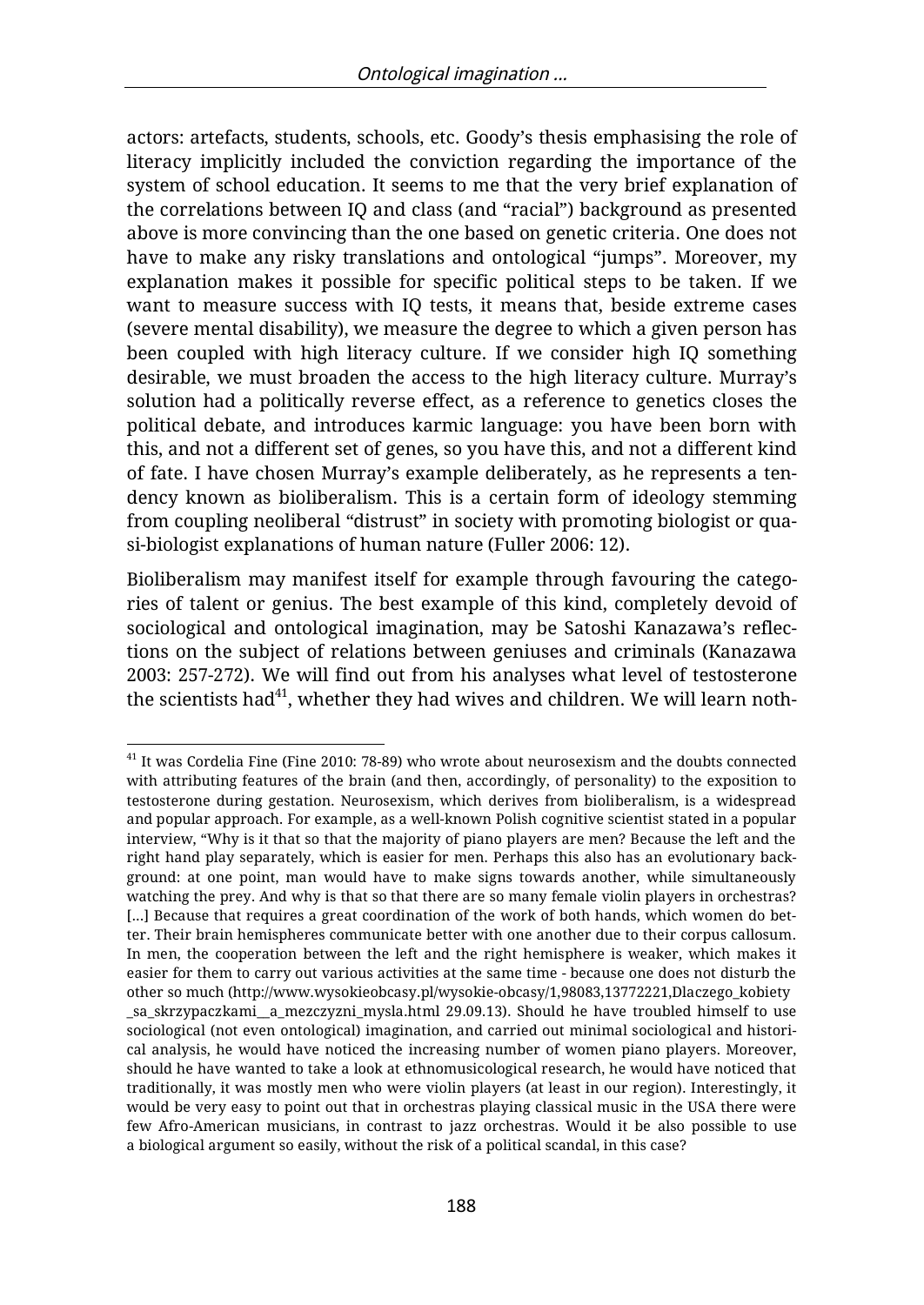ing about organisation and institutionalisation of science, economic and class dependences, we will learn nothing about inheriting the social position, either. Obviously, according to well-rooted misogyny, there do not exist women geniuses in these studies.

# **Conclusion: What is to be done? How to reconcile the strictness of a scientist with the zeal of an intellectual?**

The present text is, in part, a manifesto. It has been born out of the obvious conviction regarding the necessity to reform social sciences (and/or) philosophy. I am convinced that such a reform should occur in two aspects: one strictly academic, and the other - connected with public activity. In the first case, the results achieved within Science and Technology Studies or cognitive studies trends such as "distributed" and "embodied" cognition seem promising to me. Moreover, the results of monumental sociological-historical written within the historical-systemic paradigm (inspired by Braudel and Wallerstein) are also promising. The aforementioned approaches, although distant from one another when we think in narrow categories of disciplines and institutions, are close due to the shared "culture". Let us list several features of that culture: breaking away from the historically shaped divisions: body / mind, the West / the rest of the world, theory / practice, etc. Each of the aforementioned research areas draws scholars from many different, traditionally defined fields. I am convinced that social sciences (and philosophy) cannot withdraw to a text-centric and theory-centric ivory tower if they want to survive. This is closely connected to the second aspect of our studies: being engaged in social change. It is a risky undertaking. The call for change requires one to answer to the question of Lenin / Czernyszewski that has already been mentioned herein: How to proceed? When a scholar becomes engaged in social change, fulfils the role of an intellectual, it always carries the "Syracuse" risk, that is that of a hasty and harmful entanglement in political issues. However, indifference is not a solution. The outline of the concept of "political imagination" that I have presented above is an attempt at connecting both tasks listed. The first of them consists in ontology of ourselves, a radicalised version of historical ontology that was proposed by Michel Foucault (Foucault 2000) and Ian Hacking (Hacking 2004).The historical ontology of ourselves contains political potential, which, however, is frequently far from obvious. Foucault authored many insightful analyses of power mechanisms, but he was not a good philosopher of politics, and his intellectual choices were both prudent (when he supported Polish "Solidarity") and less prudent (when he was fascinated by Khomeini's revolution in Iran). This is why in addition to radicalised - thanks to cognitive studies and STS - historical ontology of ourselves, we need ethical and political analyses. This is where I place the greatest hopes for renewing the potential contained in the notion of being prudent, of practical wisdom -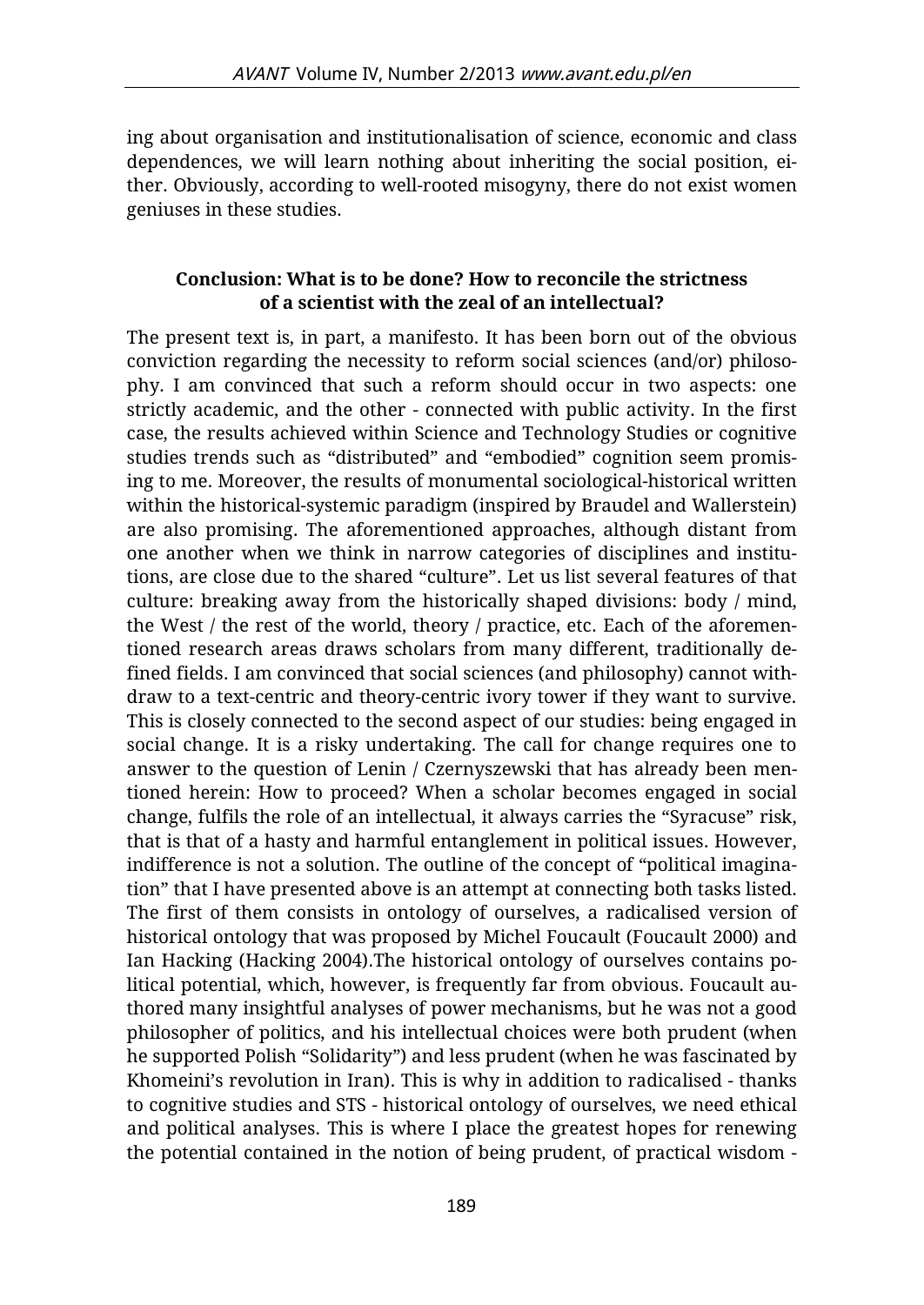phronesis. To conclude, without phronetic politics, ontological analyses are only an esoteric game, whereas politics and critical reflection are blind without a posthumanist, historical ontology.

#### **References**

- Abriszewski, K. 2010. *Wszystko otwarte na nowo*. Toruń: Wydawnictwo Naukowe Uniwersytetu Mikołaja Kopernika.
- Afeltowicz, Ł. 2012. *Modele, artefakty, kolektywy*. Toruń: Wydawnictwo UMK.
- Bakke, M. 2010. *Bio-transfiguracje. Sztuka i estetyka posthumanizmu*. Poznań: Wydawnictwo Naukowe UAM.
- Beck, U. 2002. *Społeczeństwo ryzyka. W drodze do innej nowoczesności.* Warszawa: Wydawnictwo. Scholar.
- Bernal, M. 1987. *Black Athena: The Afroasiatic Roots of Classical Civilization.* New Jersey: Rutgers University Press.
- Bernstein, B. 1990. *Odtwarzanie kultury*, Warszawa: PIW.
- Bińczyk, E. 2011. "Ucieleśnione" i "rozproszone" poznanie a obraz praktyk naukowych. S. Butryn, M. Czarnocka W. Ługowski, A. Michalska red. *Nauka w filozofii. Oblicza obecności:* 119-137, Warszawa: Wydawnictwo IFIS PAN.
- Bourdieu, P. 2006. *Medytacje pascaliańskie*, Warszawa: Oficyna Naukowa.
- Callon M. 2010. Afterword. A. Feenberg, *Between Reason and Experience: Essays in Technology and Modernity*: *219-226*. Cambridge MA: MIT Press
- Canetti, E. 1996. *Prowincja ludzka Zapiski 1942-1972.* Wrocław: Wydawnictwo Dolnośląskie.
- Carson, J. 2004. Science of Merit and the Merit of Science: Mental order and social order in early twentieth-century France and America*.* S. Jasanoff *States of Knowledge*: *The Co-Production of Science and the Social Orde*r. 181-205. Londyn: Taylor & Francis.
- Clark, A., Chalmers, E. 2008. Umysł rozszerzony. M. Miłkowski, R. Poczobut, red. *Analityczna metafizyka umysłu. Najnowsze* kontrowersje: 342-357. Warszawa: IFiS PAN.
- Derra, A. 2013. *Owocne spotkanie nauk kognitywnych (CS) ze studiami nad nauką i technologią (STS)*: 50-54. *AVANT*, Vol. IV, No. 1/2013.
- Eagleton, T. 2003. *After Theory.* New York: Basic Books.
- Eisenstein, E. L. 2004. *Rewolucja Gutenberga*. Warszawa: Prószyński i S-ka.
- Feenberg, A. 2002. *Transforming Technology: A Critical Theory Revisited.* Oxford: University Press.
- Feenberg, A. 2010. *Between Reason and Experience: Essays in Technology and Modernity*. Cambridge MA: MIT Press.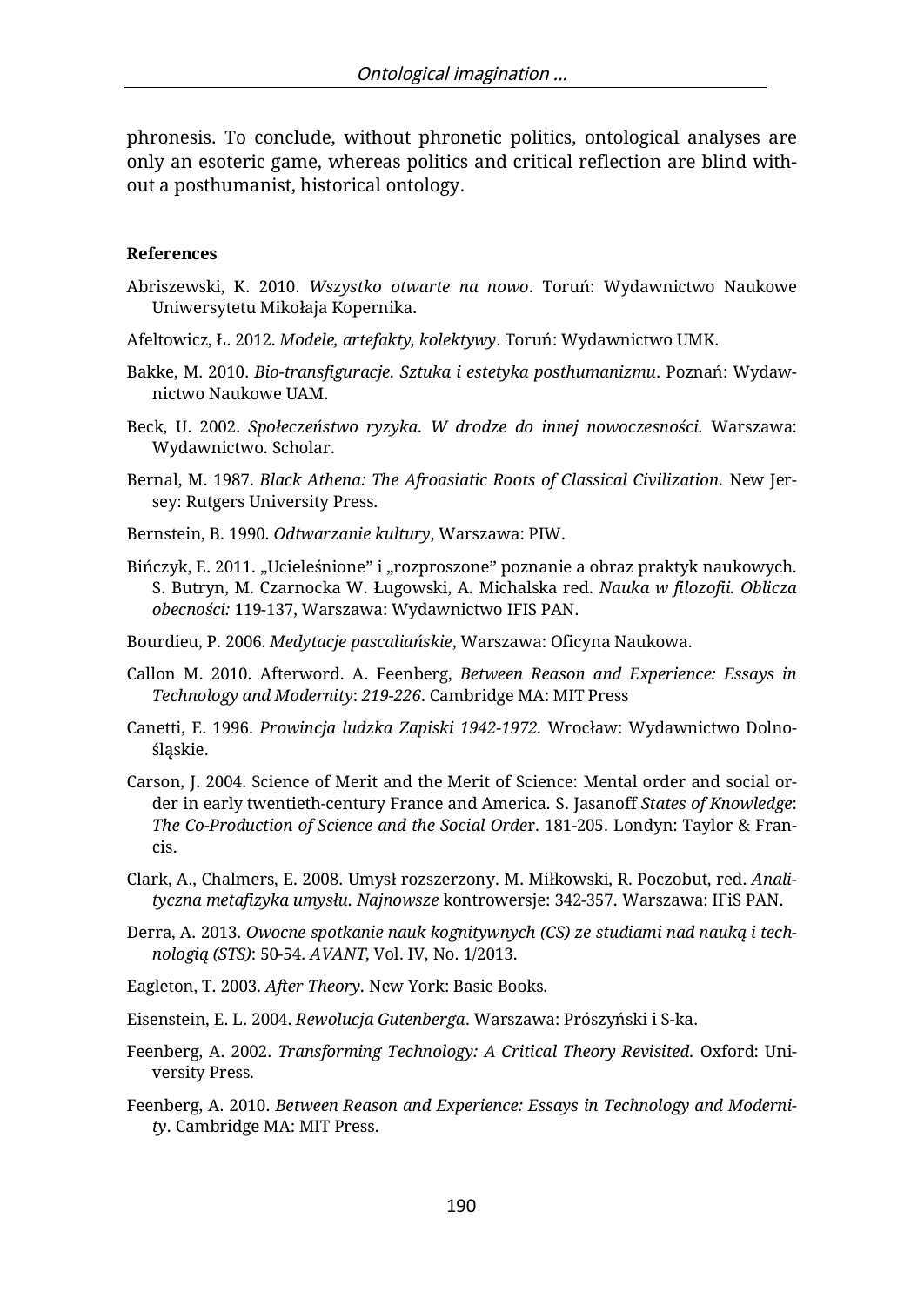- Fine, C. 2010. *Delusions of Gender: How Our Minds, Society, and Neurosexism Create Difference.* Nowy Jork: W. W. Norton & Company.
- Fleck, L. 2006. *Psychosocjologia poznania naukowego: "Powstanie i rozwój faktu naukowego" oraz inne pisma z filozofii poznania*. Lublin: Wydawnictwo Uniwersytetu Marii Curie-Skłodowskiej.
- Flyvbjerg, B. 2001. *Making Social Science Matter: Why Social Inquiry Fails and How It Can Succeed Again*. Cambridge: University Press.
- Fodor, J. 1980. Methodological Solipsism Considered as a Research Strategy: 63-73. *Cognitive Science. Behavioral and Brain Sciences* 3.
- Foucault, M., 2000. Czym jest Oświecenie? M. Foucault *Filozofia, historia, polityka. Wybór pism*, Warszawa: PWN
- Fuller, S. 2006. *The New Sociological Imagination.* London: Sage Publications.
- Fuller, S. 2009. *The Sociology of Intellectual Life: The Career of the Mind In and Around the Academy.* Sage.
- Godlewski, G. 2008. *Słowo – pismo – sztuka słowa. Perspektywy antropologiczne.* Warszawa: Wydawnictwo Uniwersytetu Warszawskiego.
- Goody, J. 2009. *Kradzież historii.* Warszawa: Wydawnictwo Naukowe PWN.
- Goody, J. 2011. *Poskromienie myśli nieoswojonej.* Warszawa: PIW.
- Gould, S. J. 1996. *The Mismeasure of Man: Revised edition.* Nowy Jork: W.W. Norton & Co.
- Hacking, I. 2004. *Historical Ontology.* Harvard: University Press.
- Hacking, I. 2006. *O wytwarzaniu ludzi.* London: Review of Books, vol. 28 no 16. 17Aug 2006. Polski przekład online: http://www.ekologiasztuka.pl/pdf/f0050hacking.pdf.
- Havelock, E. A. 2007. *Przedmowa do Platona*. Warszawa: Wydawnictwo Uniwersytetu Warszawskiego.
- Herrnstein, R. J., Murray, Ch. 1994. *The Bell Curve: Intelligence and Class Structure in American Life.* Nowy Jork: Publisher Free Press.
- Heur, B., Leydesdorff, L.,Wyatt S., 2013. Turning to ontology in STS? Turning to STS through 'ontology': 341-362. *Social Studies of Science*. June 2013 vol. 43 no. 3.
- Hutchins, E. 1977. Understanding Micronesian navigation. D. Gentner & A. Stevens, ed. *Mental models:* 191-225. Hillsdale, NJ: Lawrence Erlbaum.
- Hutchins, E. 1995. *Cognition in the Wild.* Cambridge MA: MIT Press,
- Kanazawa, S. 2003. Why productivity fades with age: The crime–genius connection: 257–272 *Journal of Research in Personality*, 37 (2003) http://personal.lse.ac.uk/kanazawa/pdfs/JRP2003.pdf
- Kowalewski, J. & Piasek, W. 2009. Ed. *Antropologizowanie humanistyki. Zjawisko – procesy – perspektywy*. Olsztyn: Colloquia Humaniorum.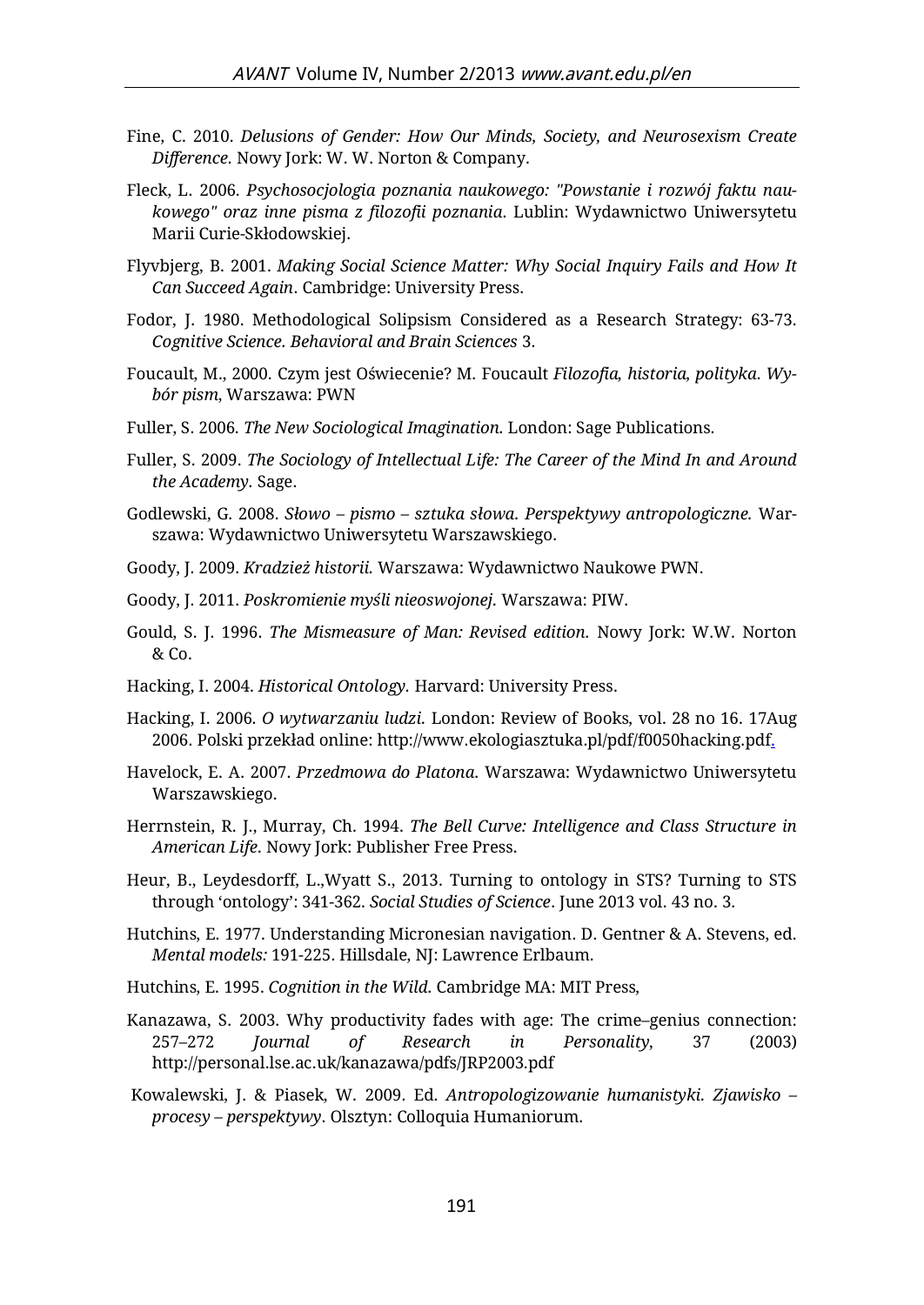- Latour, B. 2012. Wizualizacja i poznanie: zrysowywanie rzeczy razem: 207-257. *AVANT*, Vol. III, No. T/2012.
- Latour, B. 2009. *Pandora's Hope: Essays on the Reality of Science Studies*, Cambridge MA: Harvard University Press.
- Latour, B. 2004. *Politics of Nature: How to Bring the Sciences Into Democracy*, Cambridge MA: Harvard University Press.
- Latour, B. 2010. *On the Modern Cult of the Factish Gods*. Londyn: Duke University Press: Durham
- Latour, B. 2011. *Nigdy nie byliśmy nowocześni.* Warszawa: Oficyna Naukowa.
- Luhmann, N. 2007. *Systemy społeczne. Zarys ogólnej teorii*, Kraków Zakład Wydawniczy Nomos.
- Marody, M. 1987. *Technologie intelektu.* Warszawa: PWN. http://otworzksiazke.pl/ksiazka/technologie\_intelektu/
- Maturana, H., Varela, F.,1980. *Autopoiesis and Cognition: The realization of the living*. Londyn: Reidl.
- McLuhan, M. 1975. *Wybór pism.* Warszawa: Wydaw. Artystyczne i Filmowe.
- Mills, C. W. 2007. *Wyobraźnia socjologiczna*. Warszawa PWN.
- Miłkowski, M. 2010. Obliczeniowe teorie świadomości*:* 133-154. *Analiza i Egzystencja*, 11 (2010).
- Mucha, J. 1986, *Socjologia jako krytyka społeczna*. Warszawa, PWN.
- Nowak, A. W. 2001. *Doświadczenie codzienności u Martina Heideggera*. T. Buksiński. *Doświadczenie.* Poznań: Wydawnictwo Naukowe IF UAM.
- Nowak, A. W. 2011. Europejska nowoczesność i jej wyparte konstytuujące "zewnętrze": 261-289. *NOWA KRYTYKA*, 26-27.
- Nowak, A. W. 2012. Czyje lęki? Czyja nauka? Pomiędzy naukowym analfabetyzmem a technokracją. *Czas Kultury*, nr 6/2012 "Demony nauki".
- Nowak, A. W. 2013a. Demokratyzowanie czy neoluddyzm reforma uniwersytetu wobec wyzwań technonauki. *Praktyka Teoretyczna*, nr 1(7)/2013, *Nowe Otwarcie Uniwersytetu:* 169-194, http://www.praktykateoretyczna.pl/numery-archiwalne/pt-172013
- Nowak, A. W. 2013b. Zalani wiedzą, spiętrzenie czasu i informacji a atencjonalistyczne piramidy władzy*. Kultura Współczesna*, 1/13 (76): 137-151.
- Nowak, A. W. 2010. Komunikacja, demokracja, wykluczenie. O związkach demokracji i ontologii społecznej w społeczeństwie informacyjnym*. Kultura i Historia*, nr 18/2010 http://www.kulturaihistoria.umcs.lublin.pl/numery/%E2%80%9Ekultura-ihistoria%E2%80%9D-nr-182010.
- Olson, D. R. 2010. *Papierowy świat. Pojęciowe i poznawcze implikacje pisania i czytania.* Warszawa: Wydawnictwo Uniwersytetu Warszawskiego.
- Ong, W. J. *1992. Oralność i piśmienność: słowo poddane technologii*. Lublin.